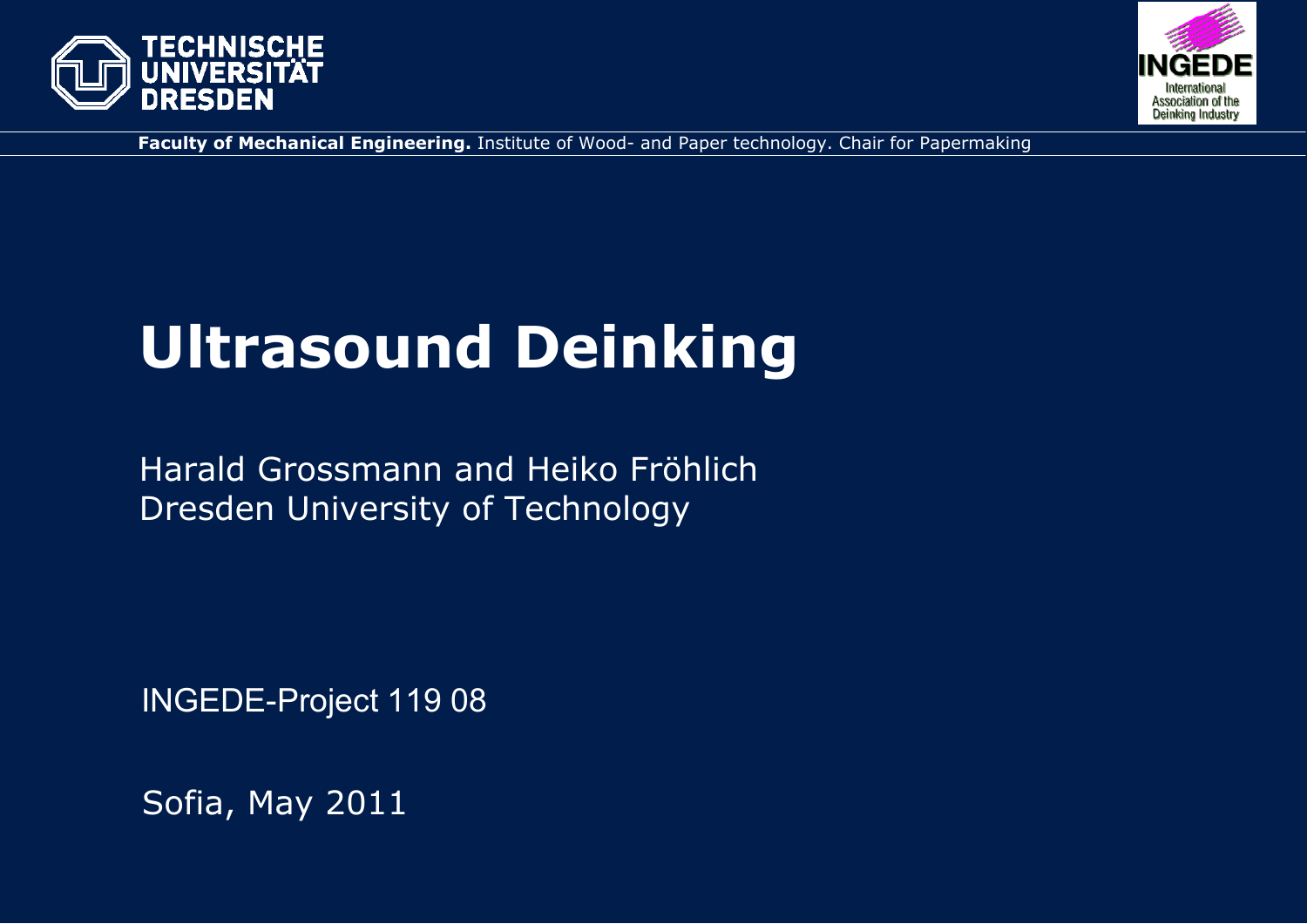



#### contents

- •project objectives
- •introduction into ultrasound physics
- •piezoelectric ultrasound system
- •acoustic cavitation
- •literature survey (investigations, results)
- •conclusions from literature survey
- •laboratory trials at Dresden University
- •available equipment
- •experimental design
- •results and conclusions of laboratory trials
- •open questions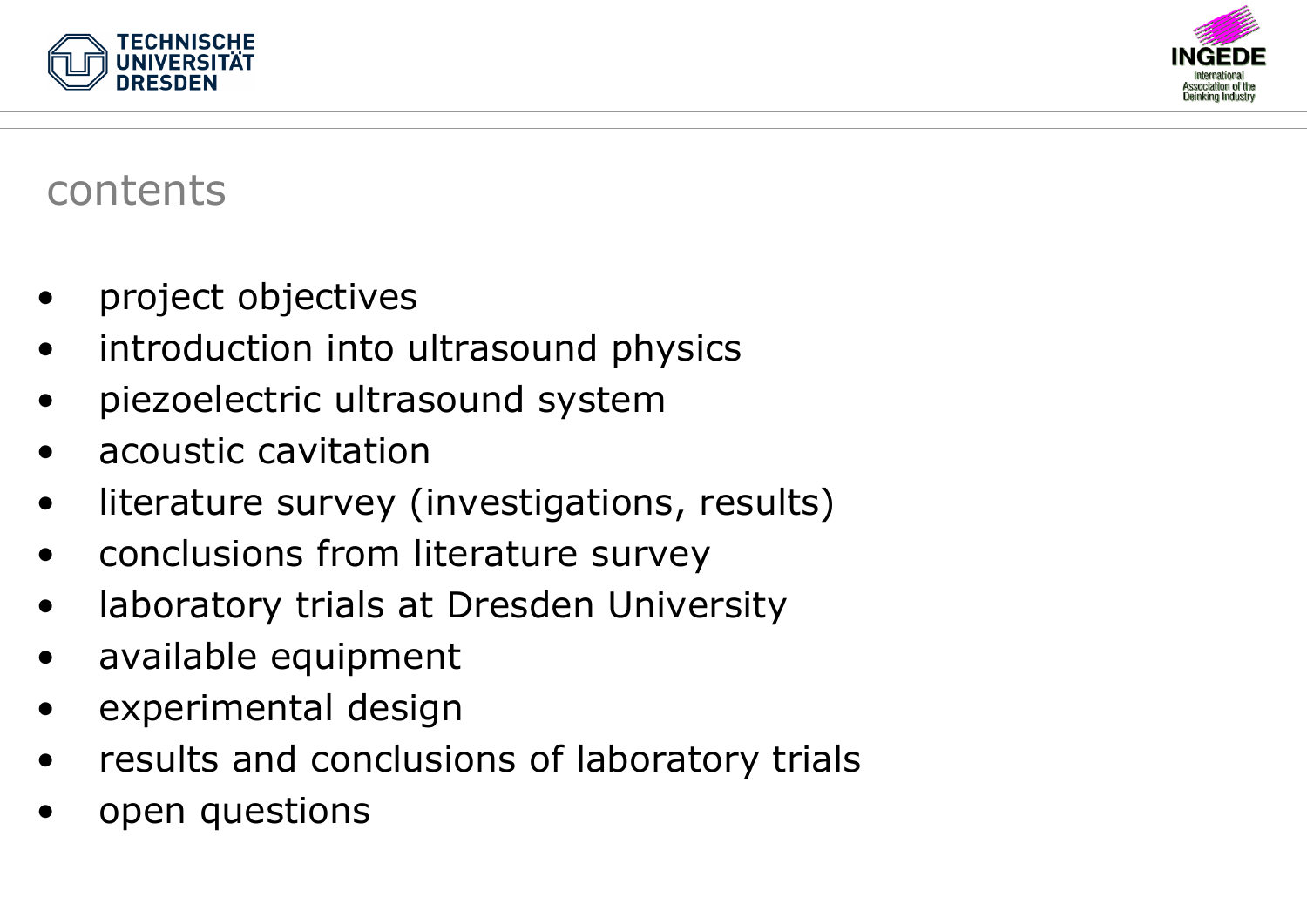



project objectives

On the basis of

- a comprehensive literature survey as well as
- accompanying laboratory work

the project aimed at providing a meaningful evaluation and assessment of the potential ultrasound technology (US) might bear with respect to significantly improve de-inking processes.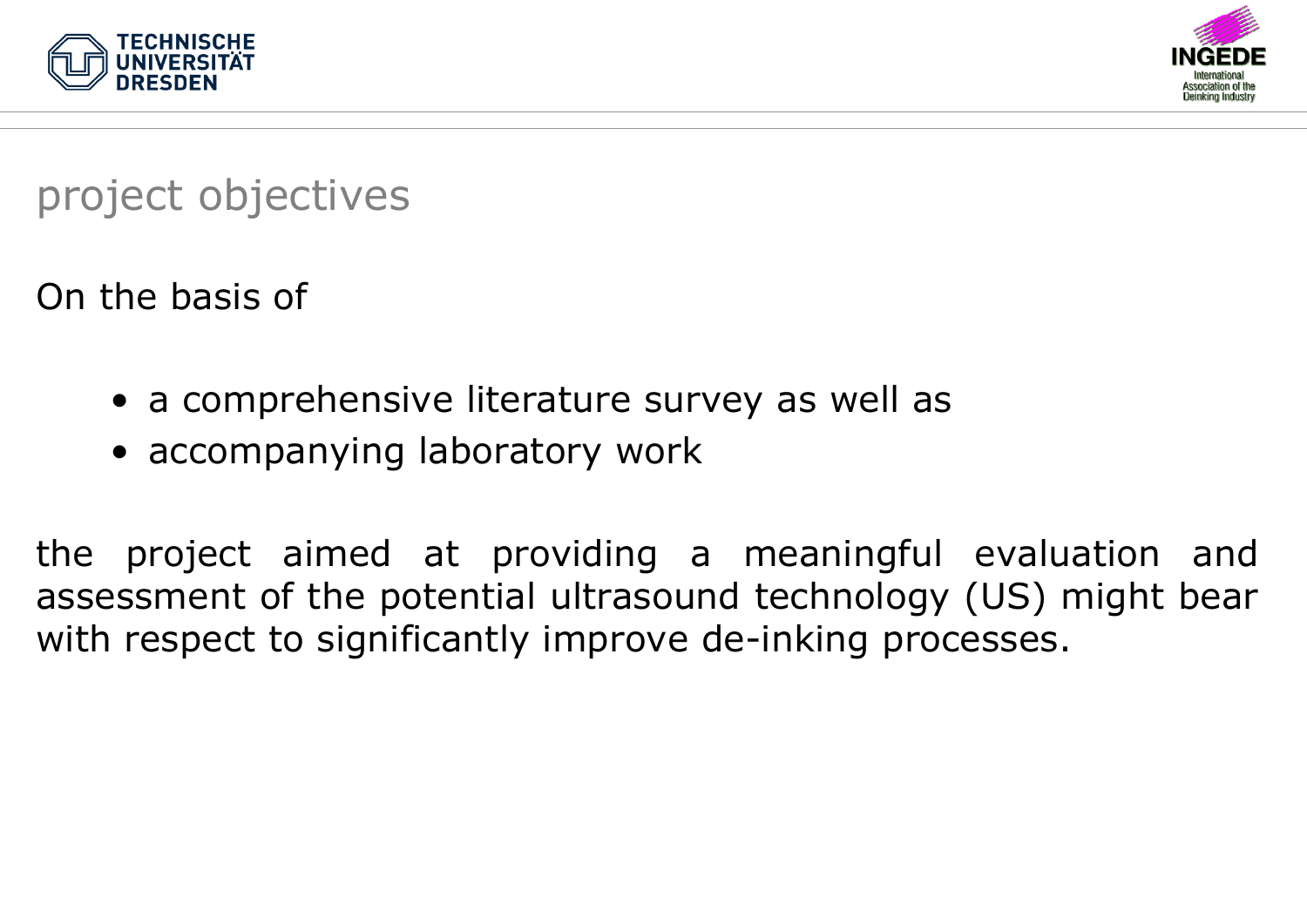



## what is ultrasound?



Ultrasound waves are generated through the conversion of energy

• mechanical

· electromechanical

• thermal

• optical

Today US generators based on the converison of electromechanical energy through piezo-electrical effects are by far the most important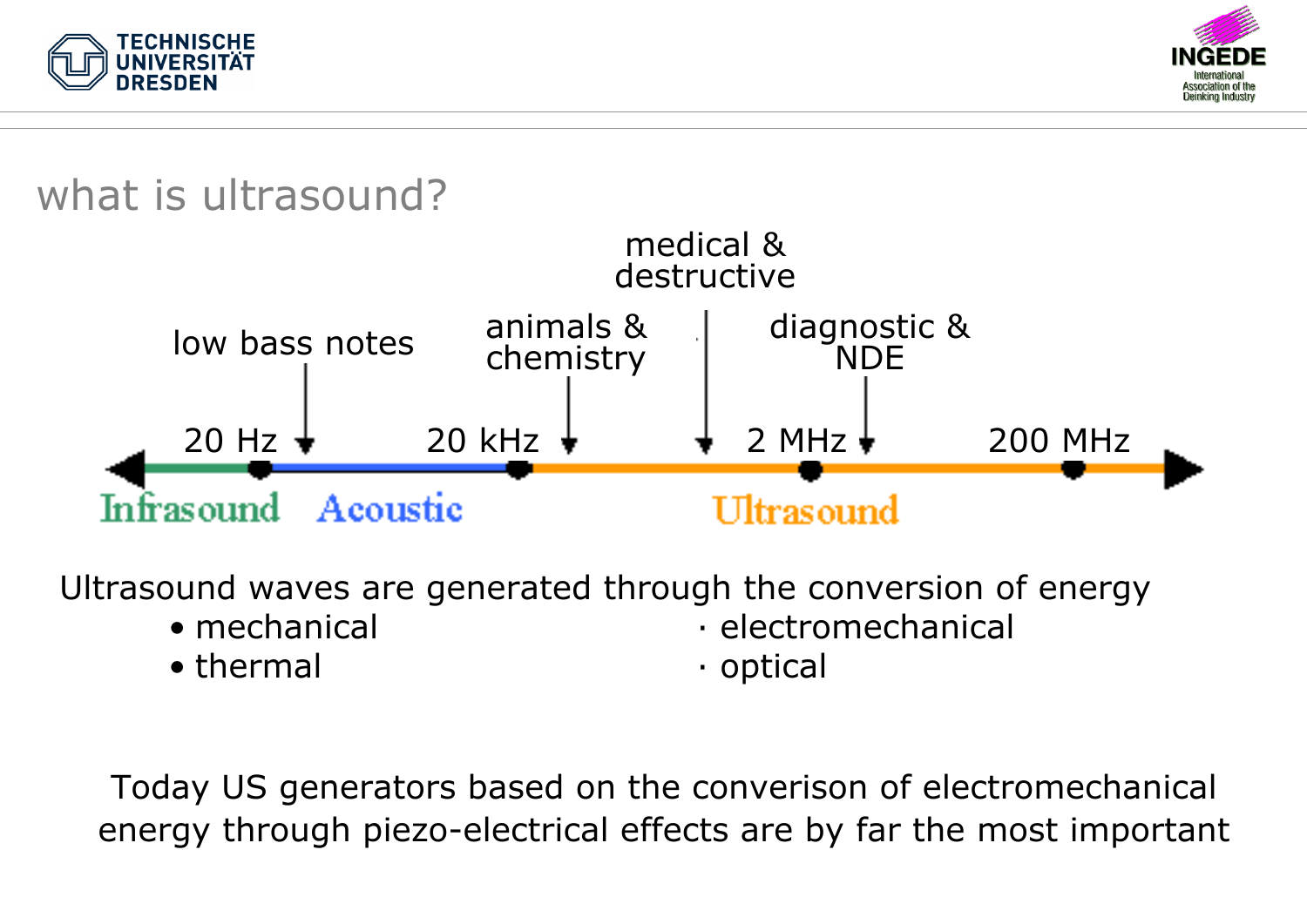



## piezoelectric ultrasound system

#### **variables**:

- • amplitude by frequency generator or voltage of the converter
- • amplitude by different boosters
- •exposure time
- • acoustic intensity [W/cm²] (energy transfer to medium by and geometry of the sonotrode)

#### **fixed parameters**:

•ultrasound frequency

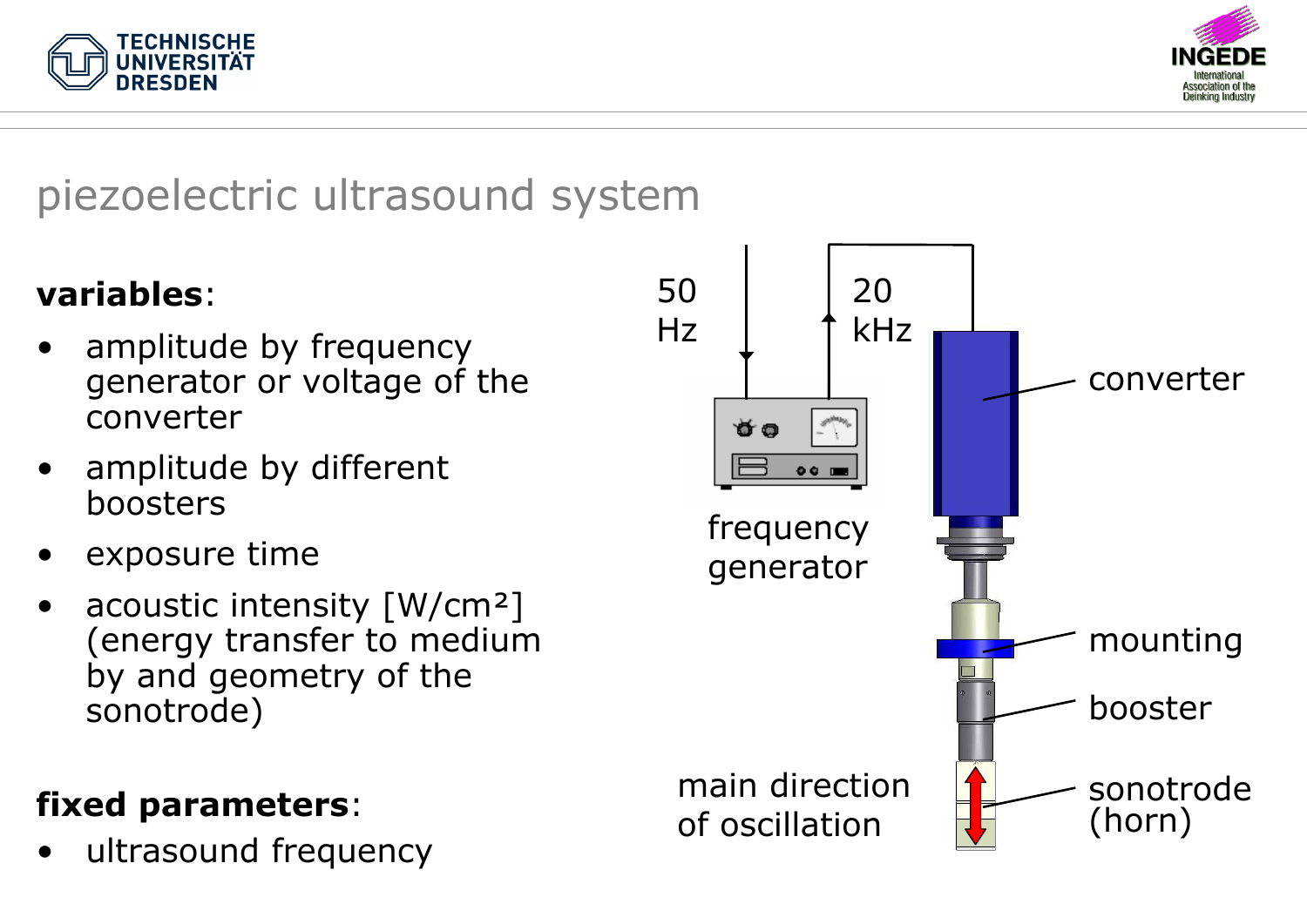



# ultrasound effects

#### ultrasound effects can be divided in two main classes

#### **primary effects**

• mechanical effects (i.e. displacement of particles, alternating pressure)

#### **secondary effects**

• effects to reach specific process aims in engineering (cavitation, disintegration)

cavitation is considered the main phenomenon causing most ultrasound effects in or on the treated medium.

Many applications are driven by acoustic cavitation, described briefly as the growth, oscillation and collapse of microbubbles in the medium of interest

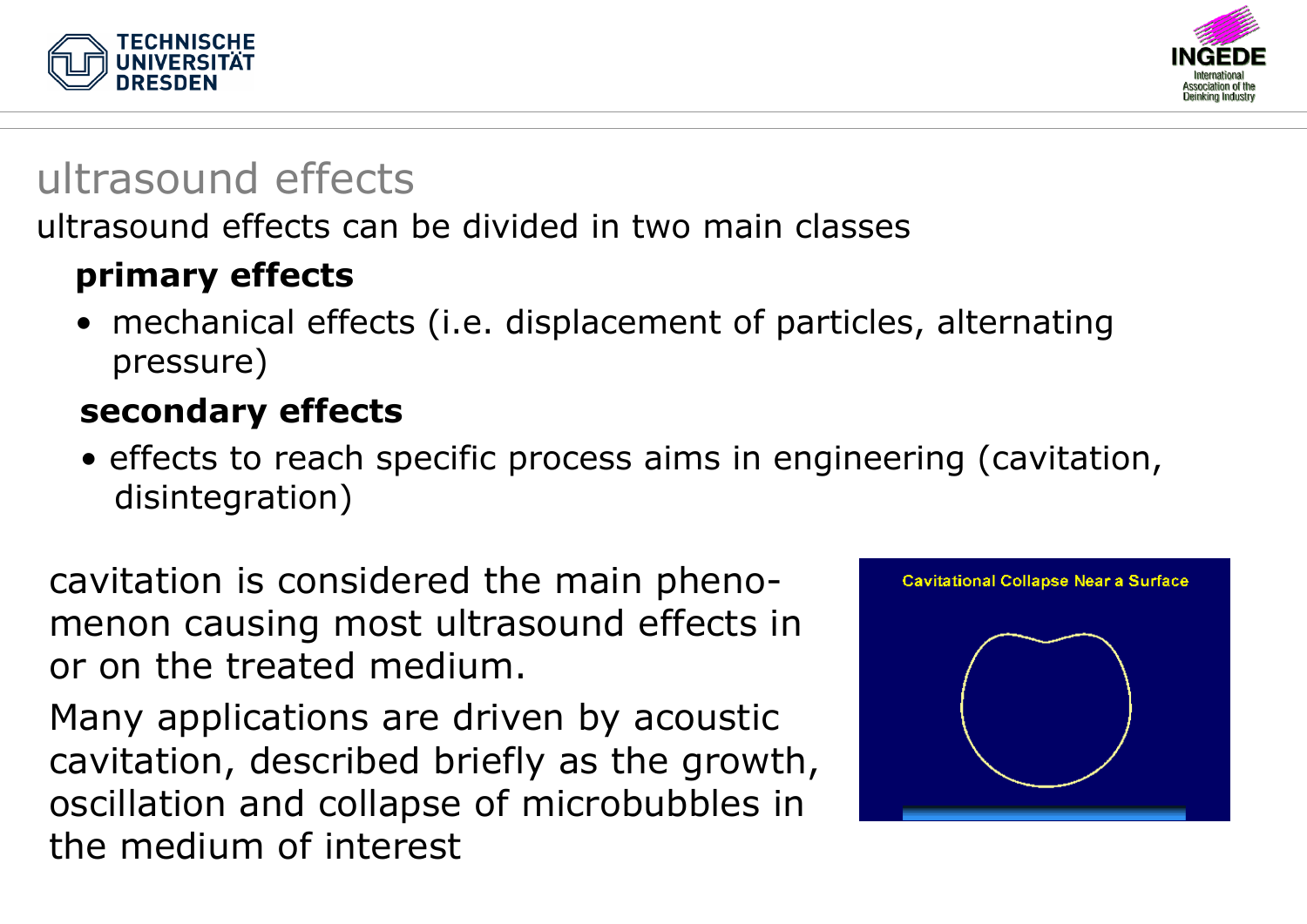



# ultrasound effect of cavitation

- vapour bubbles form in fluids due to high frequency pressure fluctuations
- bubbles deform in heterogeneous fluids/suspensions because of the imbalance within the pressure field
- eventually, at a certain pressure level, bubbles violently implode
- •pressure peaks > 100 MPa occur
- • micro jets are generated that impinge on the surface of neighbouring solid matter
- impinging micro jets exert strong mechanical forces on the surfaces hit

Source: Y. Schneider: Einsatz von Ultraschall zur Modifikation lebensmitteltechnischer Grundoperationen am Beispiel des Schneidens. Dissertation. 2006 T. J. Mason: An Introduction to Sonochemistry. THE SONOCHEMISTRY CENTRE AT COVENTRY UNIVERSITY. http://www.sonochemistry.info. 2007 Hielscher Ultrasonics GmbH. http://www.hielscher.com. 2008

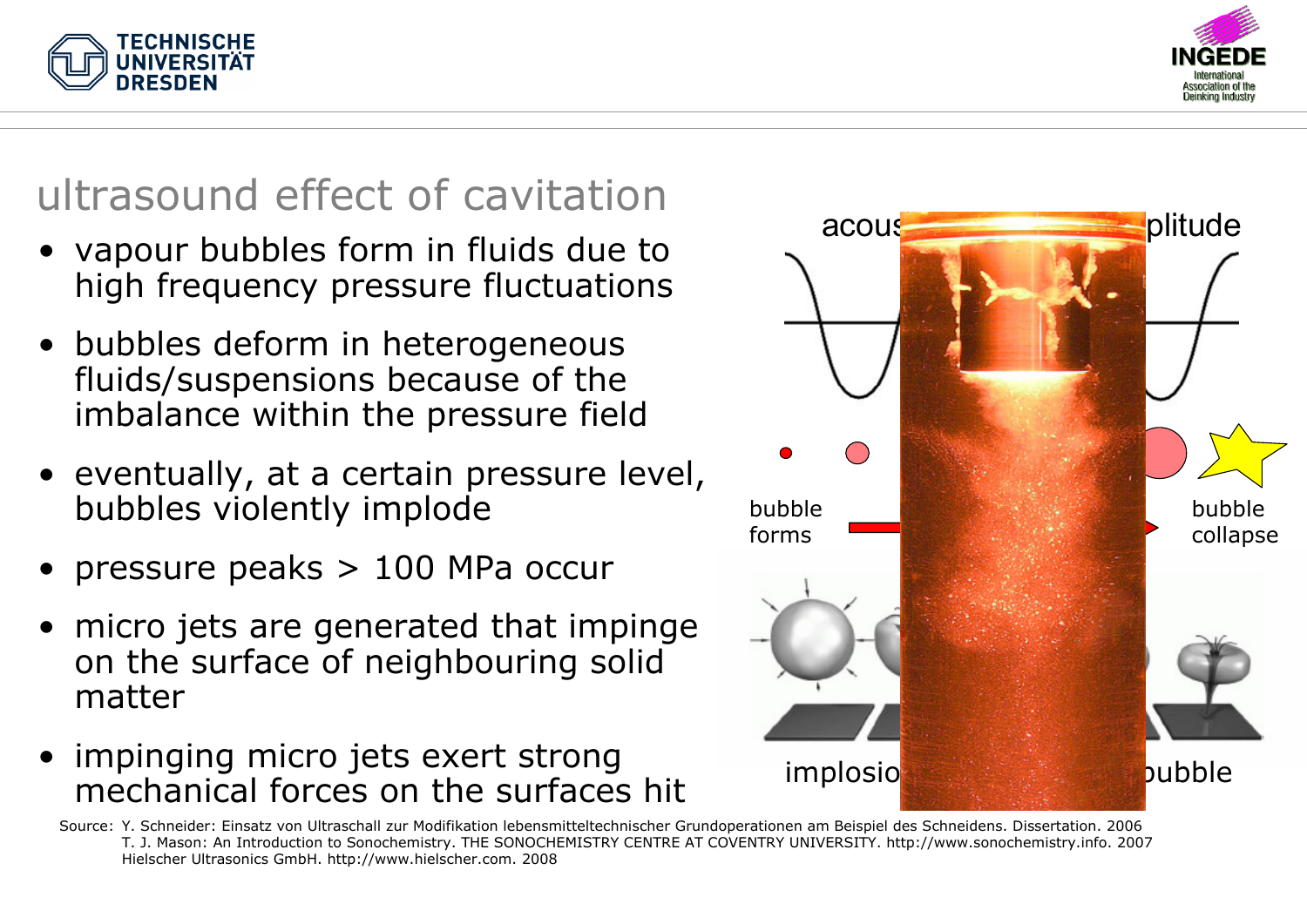



## literature survey

The comprehensive literature survey conducted in the frame of this project clearly revealed that the majority of all past research activities on ultrasound in suspensions focused on gaining a better understanding of

#### **1. the effects of US on the treated medium** in terms of

- mechanical effects (particle breakage, debris detachment, fibre treatment, refining),
- chemical effects.

#### **2. the role of process parameters on US effects** as a function of

- –frequency,
- amplitude,
- treatment time,
- –ambient pressure,
- consistency.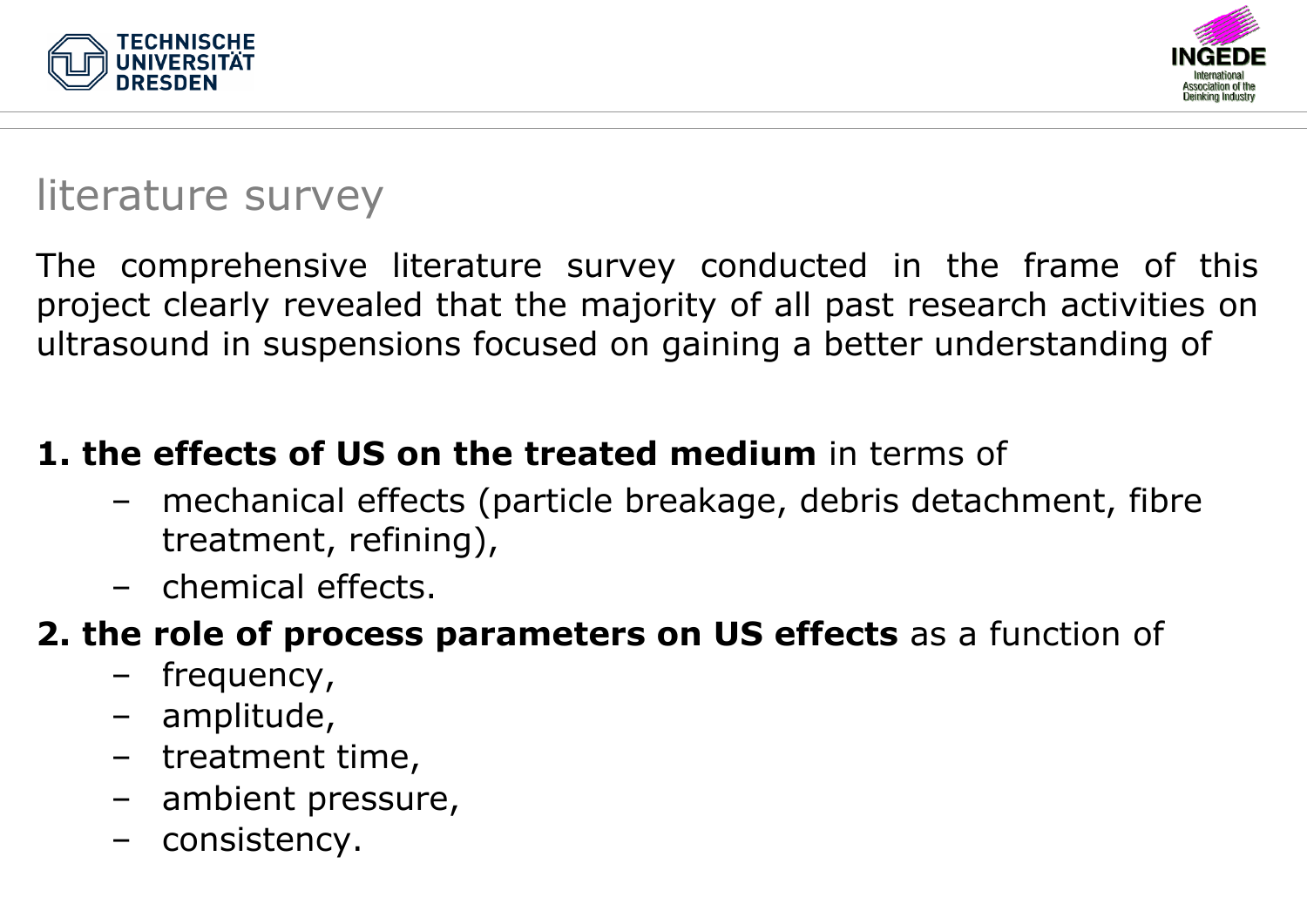



## literature survey – influence on ink detachment (I)



Source: Tatsumi, D., Higashihara, T., Kawamura, S., Matsumoto, T.: Ultrasonic treatment to improve the quality of recycled fibre pulp; Journal of Wood Science 46, 2000, p.405-409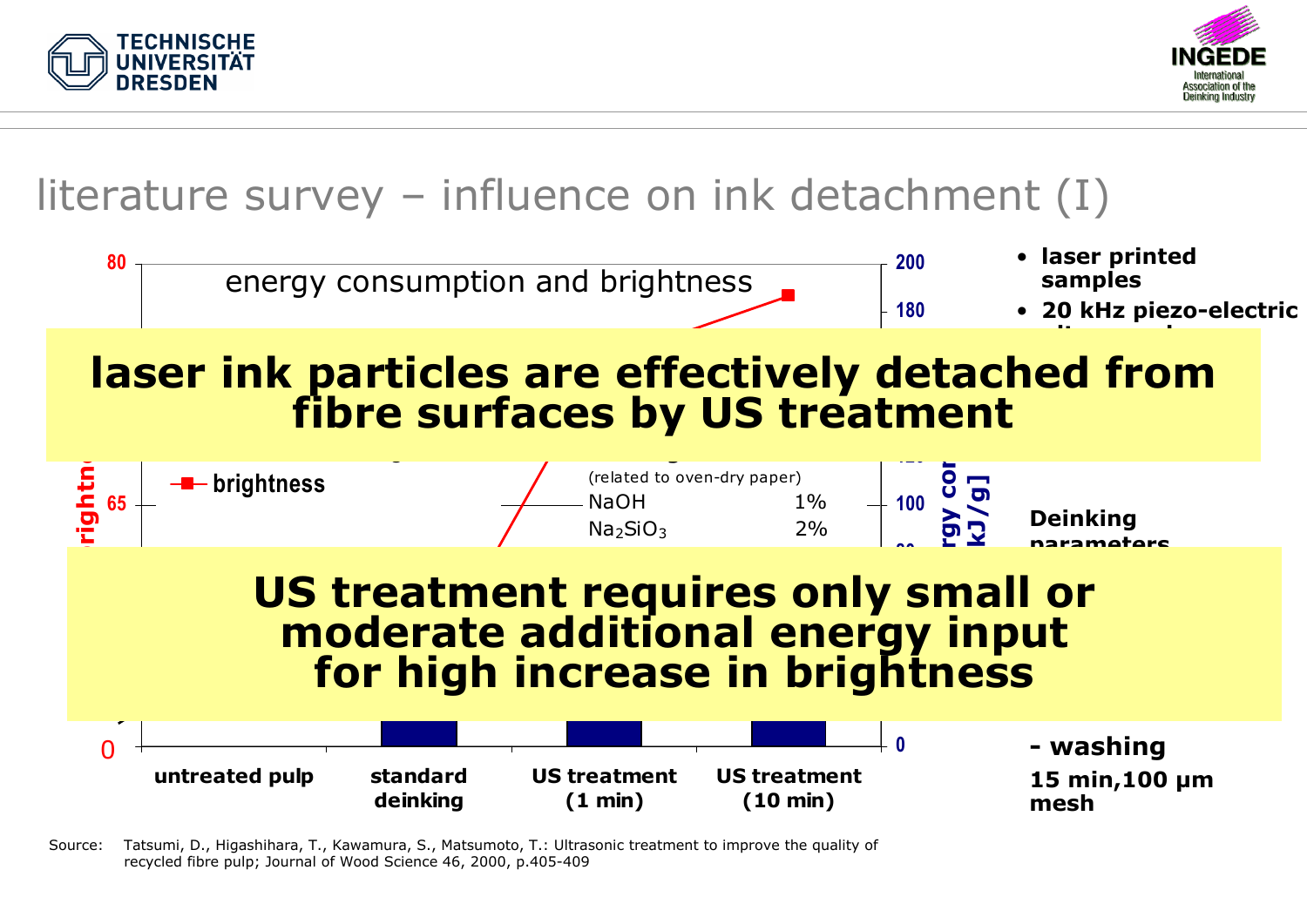



#### literature survey – US influence on ink detachment (II)

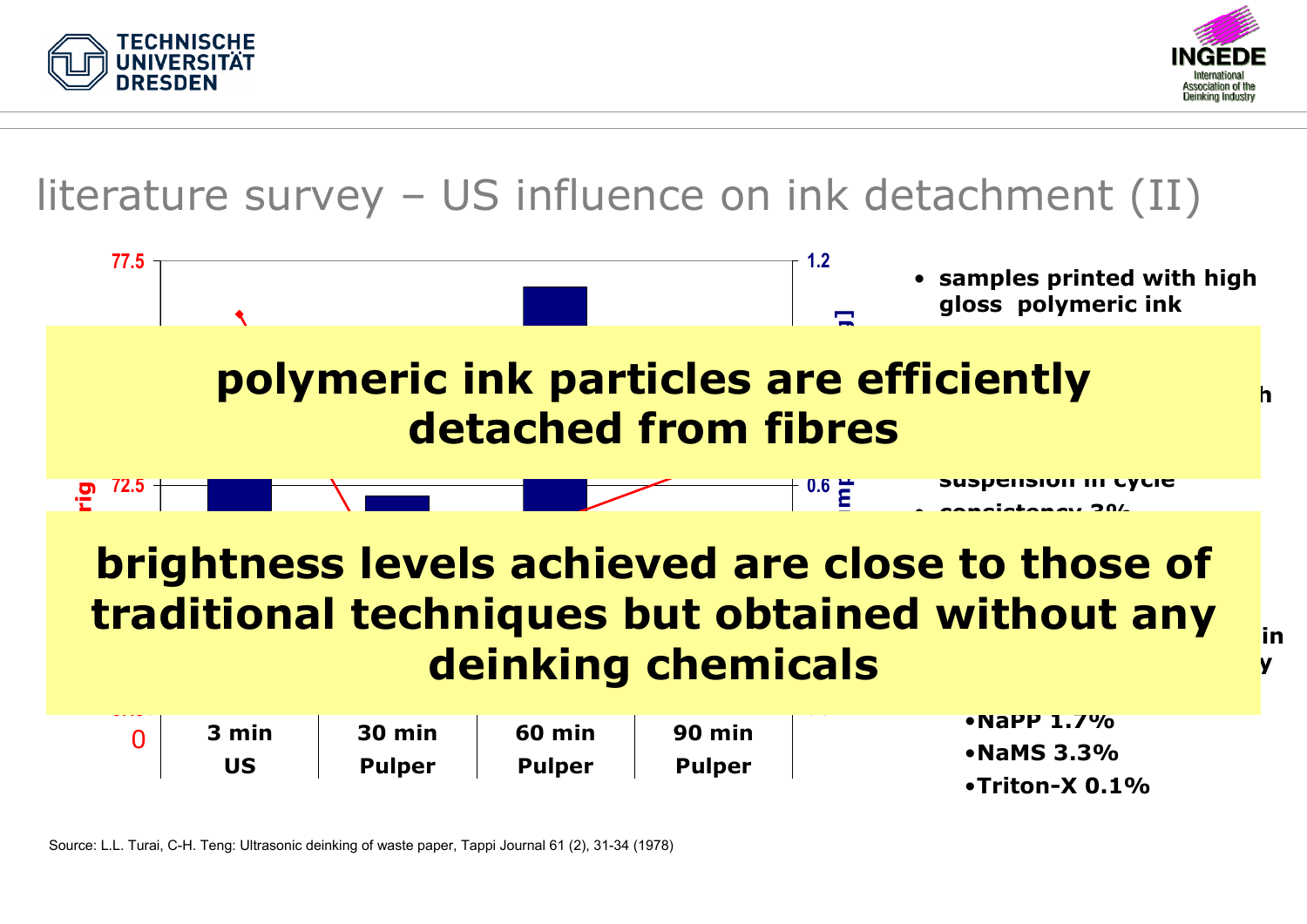



## literature survey – US influence on particle breakage



Source: R.C. Rogelio, R.Q. Juan, T.S. Jose: Deinking of Laser Printed Paper by Ultrasound, Flotation and Washing Systems, Progress in Paper Recycling 13 (2), 29-36 (2004)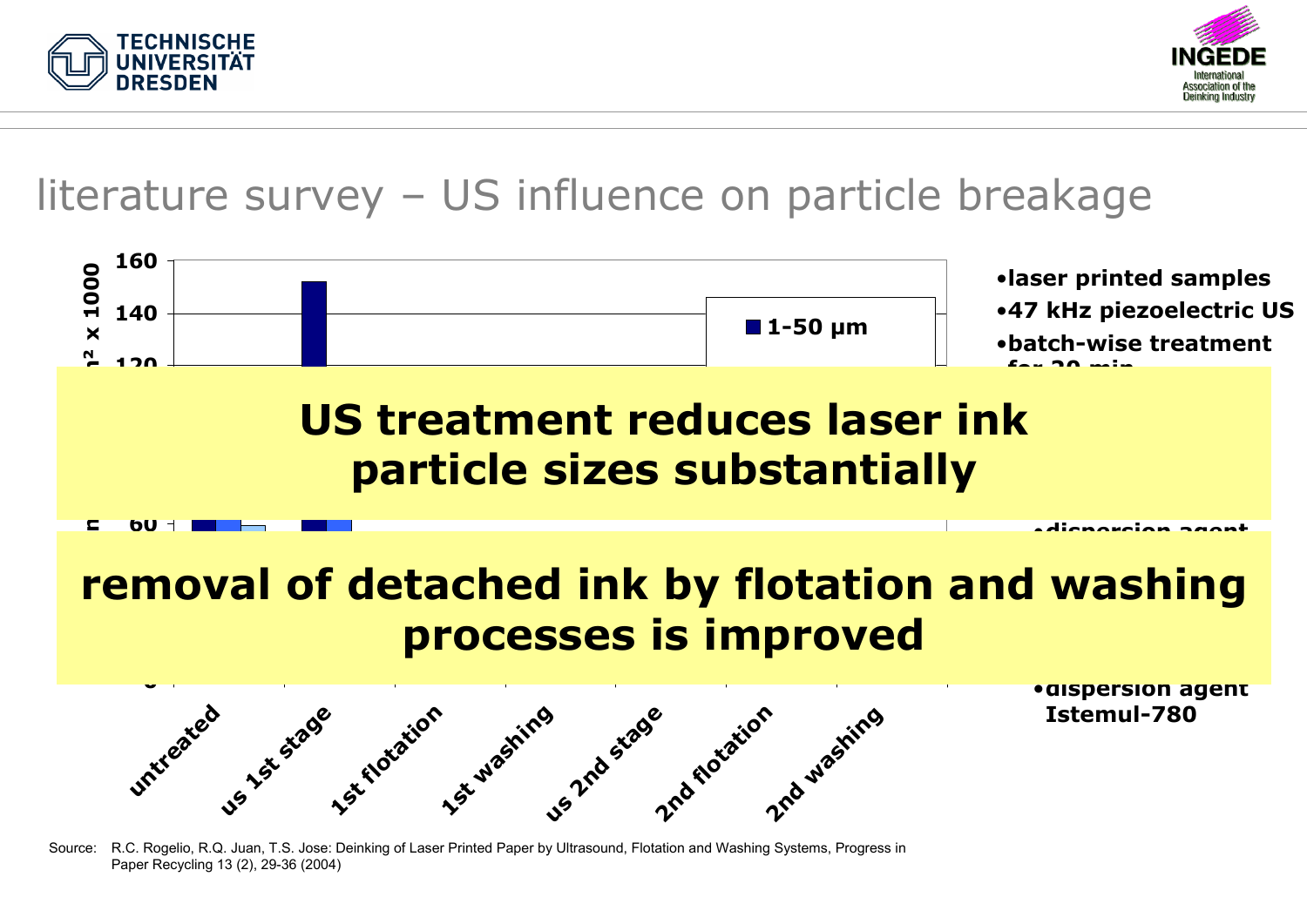



## literature survey – US influence on fibre properties (I)



# **US treatment seemingly helps to regain the value to the original WR level**





**10 min ultrasound**

**100 µm**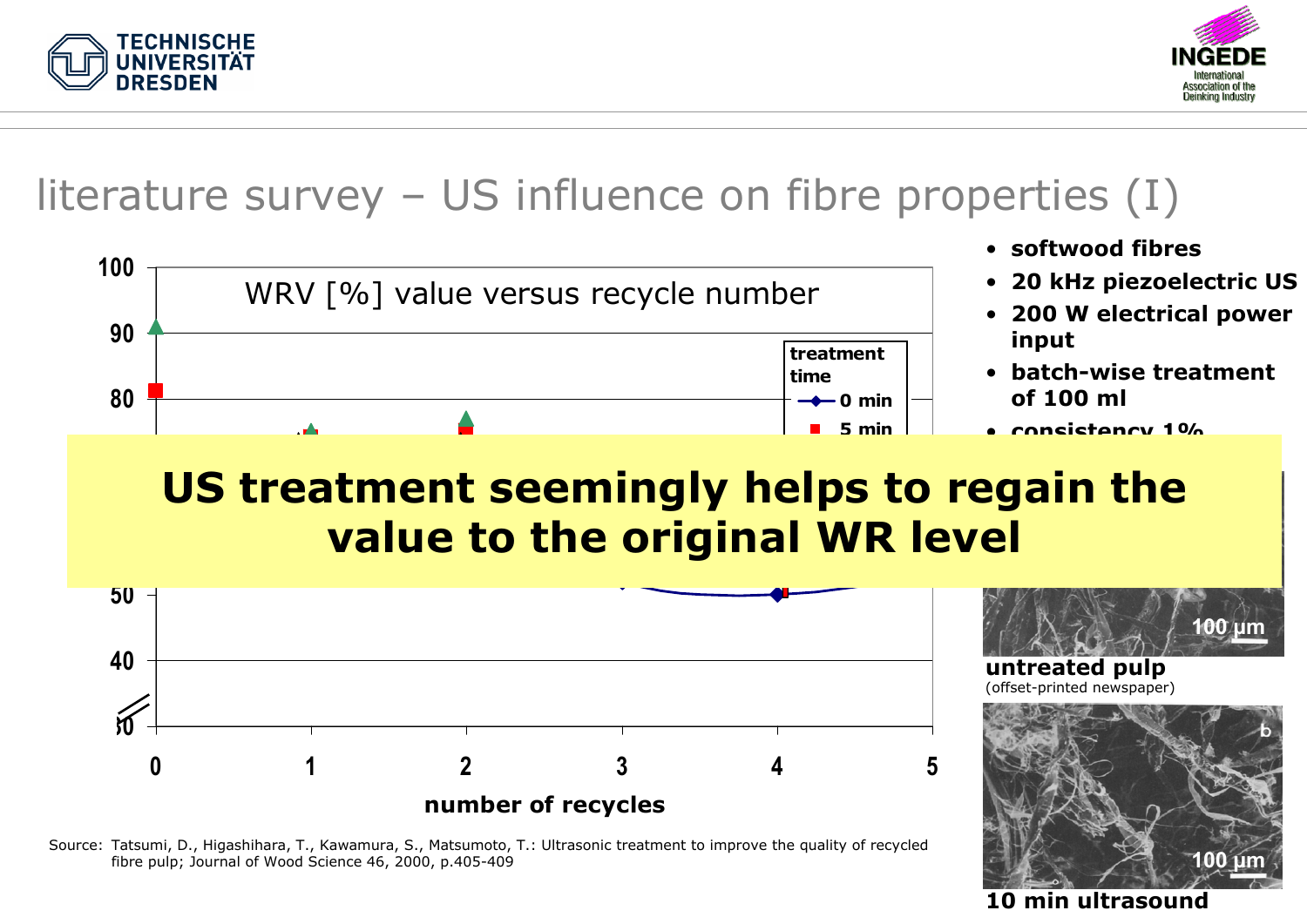



## literature survey – US influence on fibre properties (II)



Source: A. Manning, R. Thompson: The Influence of Ultrasound on Virgin Paper Fibres, Progress in Paper Recycling, 11 (4), 6-12 (2002)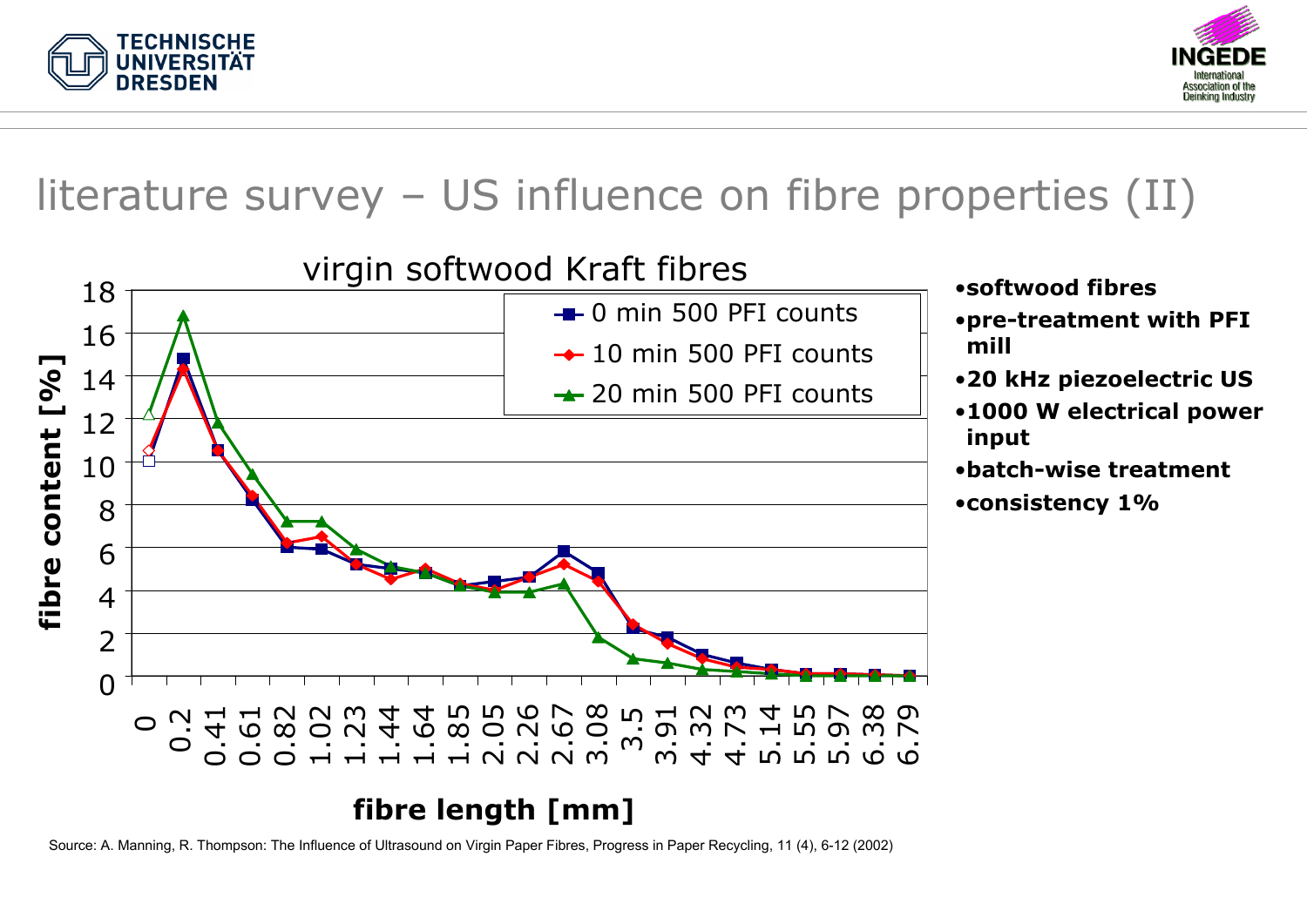



## literature survey – influence on fibre properties (II)



Source: A. Manning, R. Thompson: The Influence of Ultrasound on Virgin Paper Fibres, Progress in Paper Recycling, 11 (4), 6-12 (2002)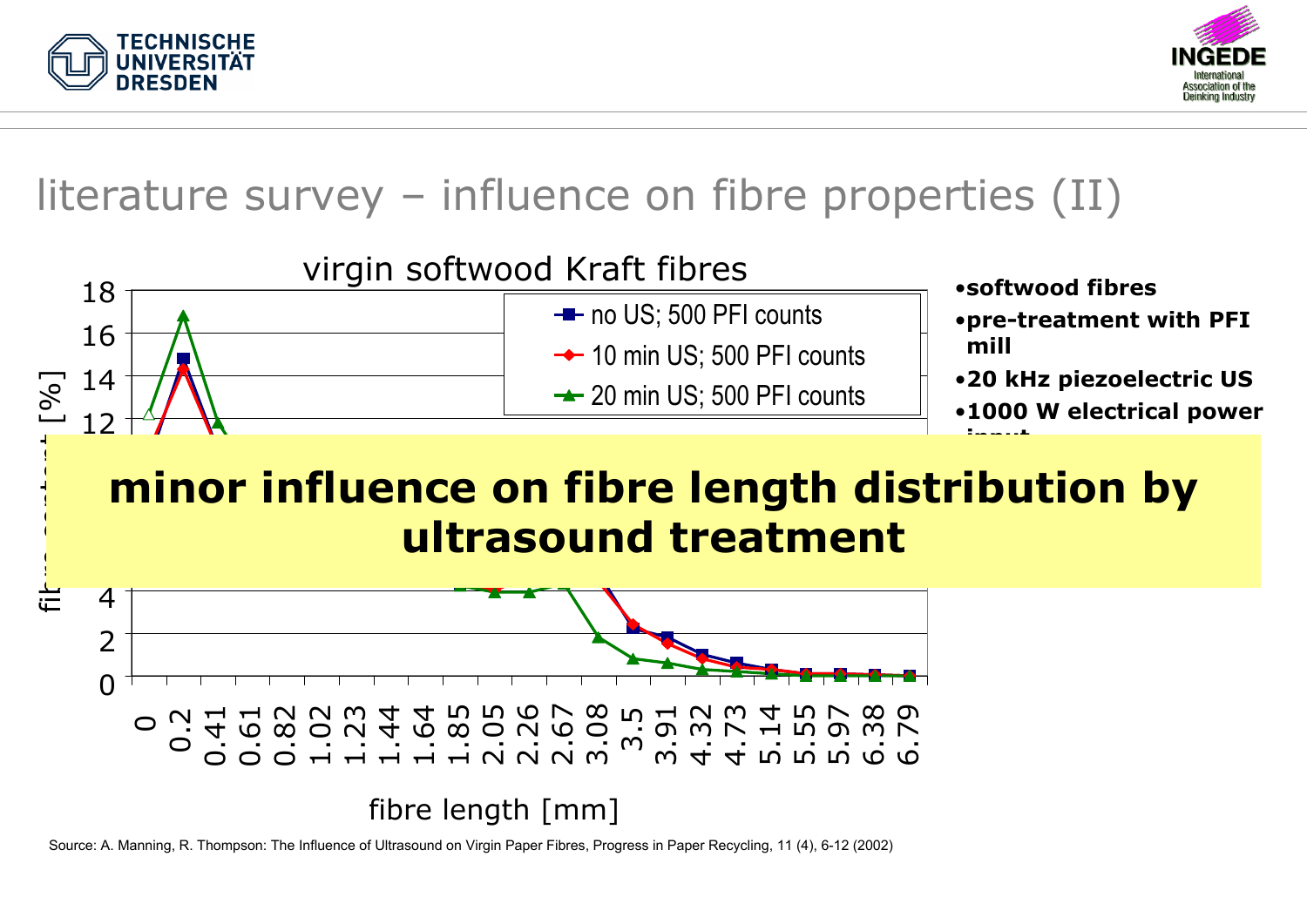



## literature survey – influence of static pressure

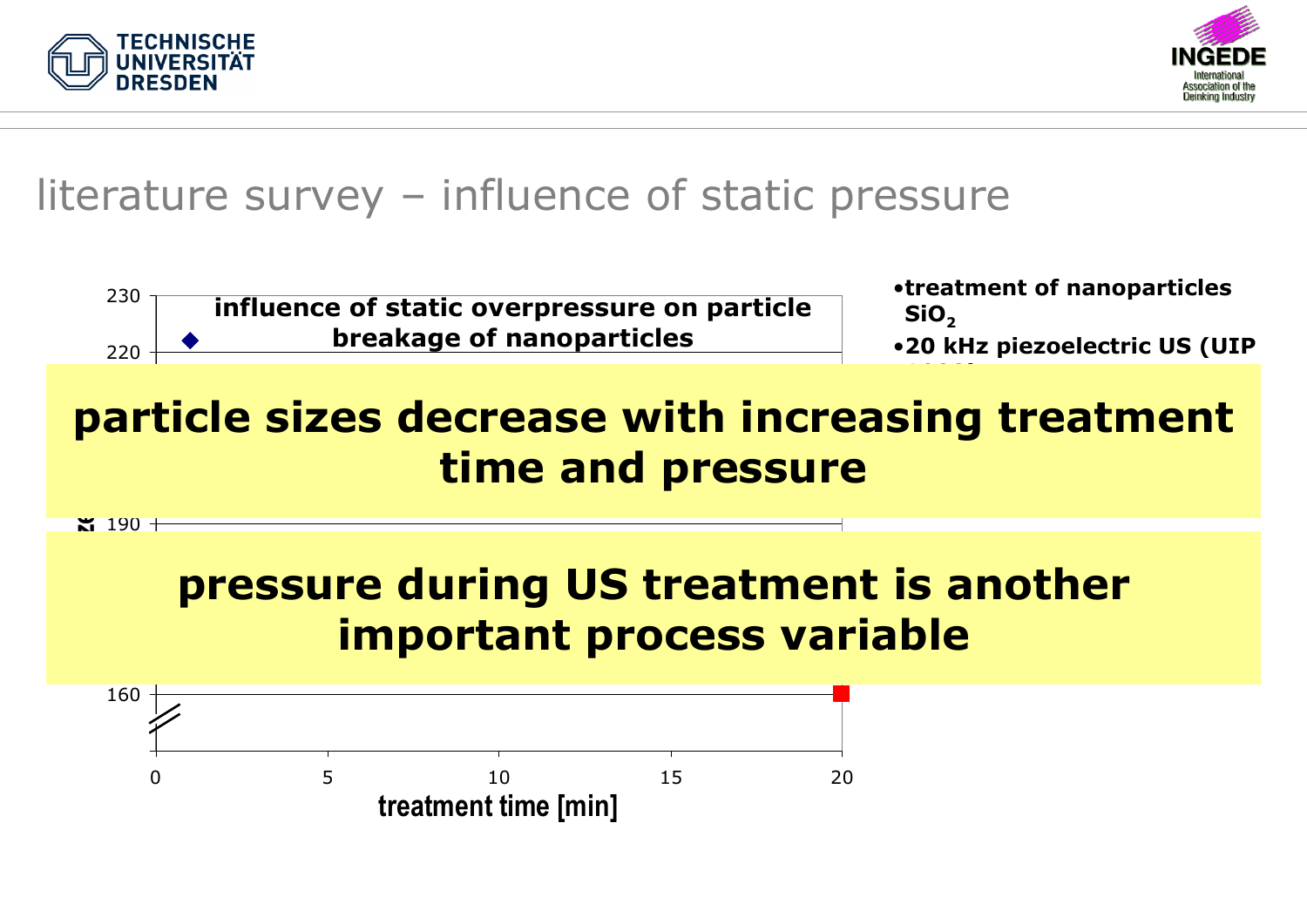



# conclusions from the literature survey

- • ink particles detachment and breakup is predominantly due to cavitation phenomena
- • the intensity of cavitation is mainly influenced by
	- o **the amplitude** of the US-waves (higher amplitudes lead to intensified cavitation)
	- o **the static overpressure** prevailing in the reaction chamber (higher pressure intensify the collapse of cavitation bubbles and reduce the threshold for the appearance of cavitation)
- detachment and breakup of ink particles of cross-linked inks are improved
- detached particles' size can be reduced to floatable sizes
- ink removal of cross-linked inks can be improved
- savings in deinking chemicals are feasible
- certain fibre properties (WRV value) are partially regenerated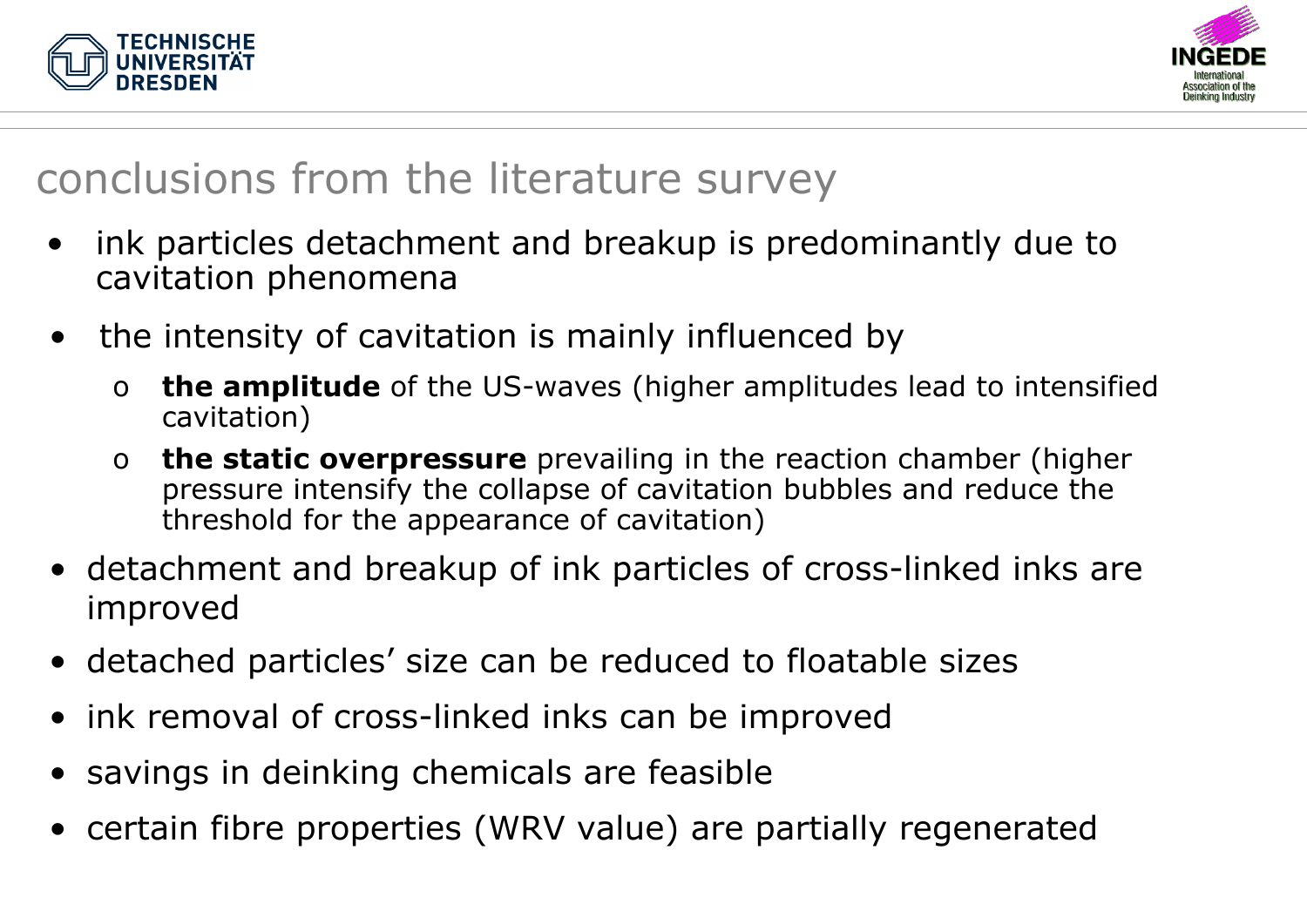



## additional lab trials at Dresden University

- • Focus on difficult to de-ink cross-linked printing inks
	- detachment and breakup
	- particles only poorly accessible by flotation or washing process
- • cross-linked printing inks
	- toner inks (dry and liquid toner)
	- UV-cured inks
- • choice of dry toner as an example of cross-linked ink
	- laser printed copy paper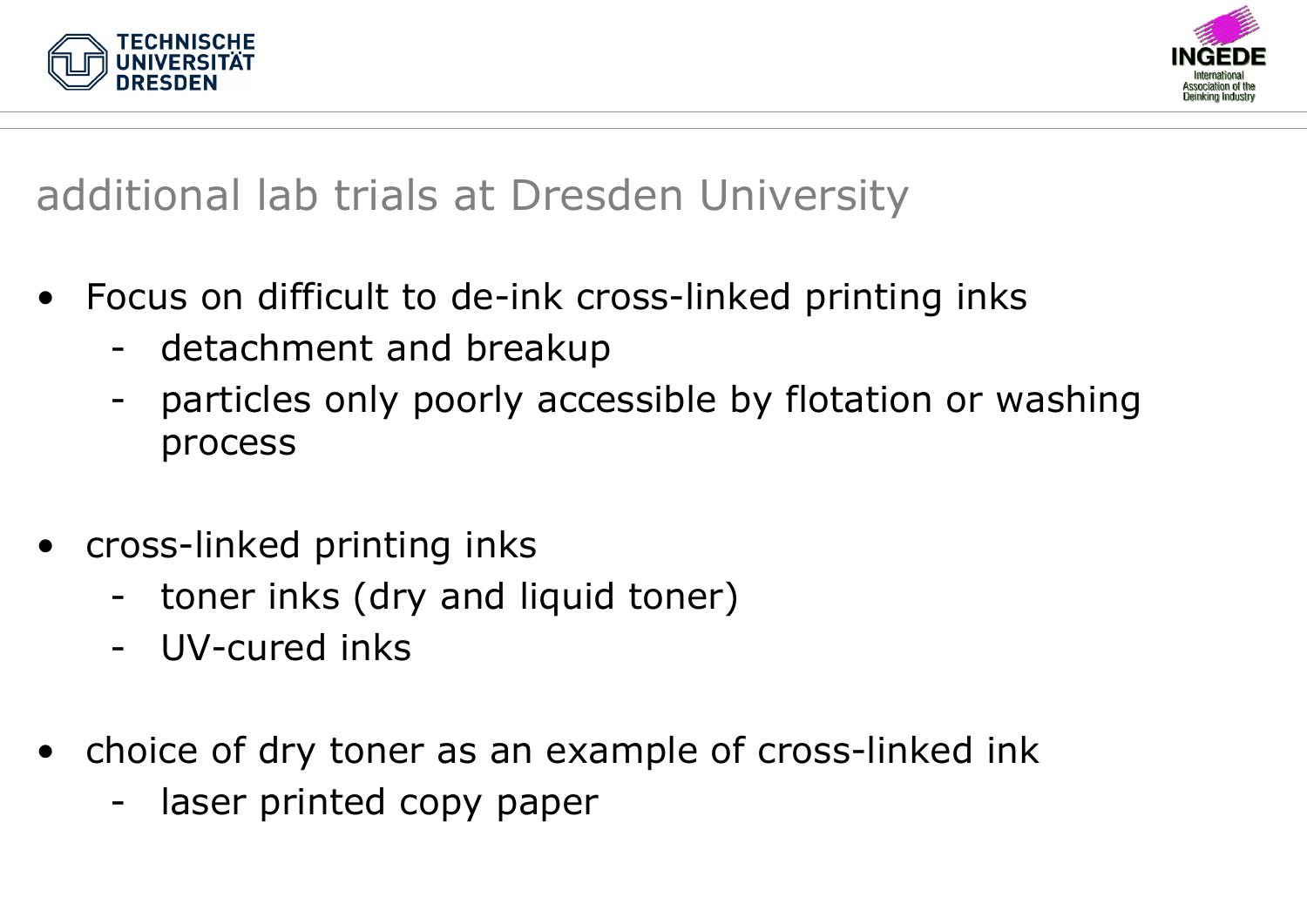



## available ultrasound equipment (I)



- ultrasound converter with sonotrode
- $\binom{2}{}$  data acquisition and control of ultrasound generator by
	- computer
- $\left(3\right)$  pressure chamber for ultrasound treatment



1

 equipment for measurement of energy consumption and temperature

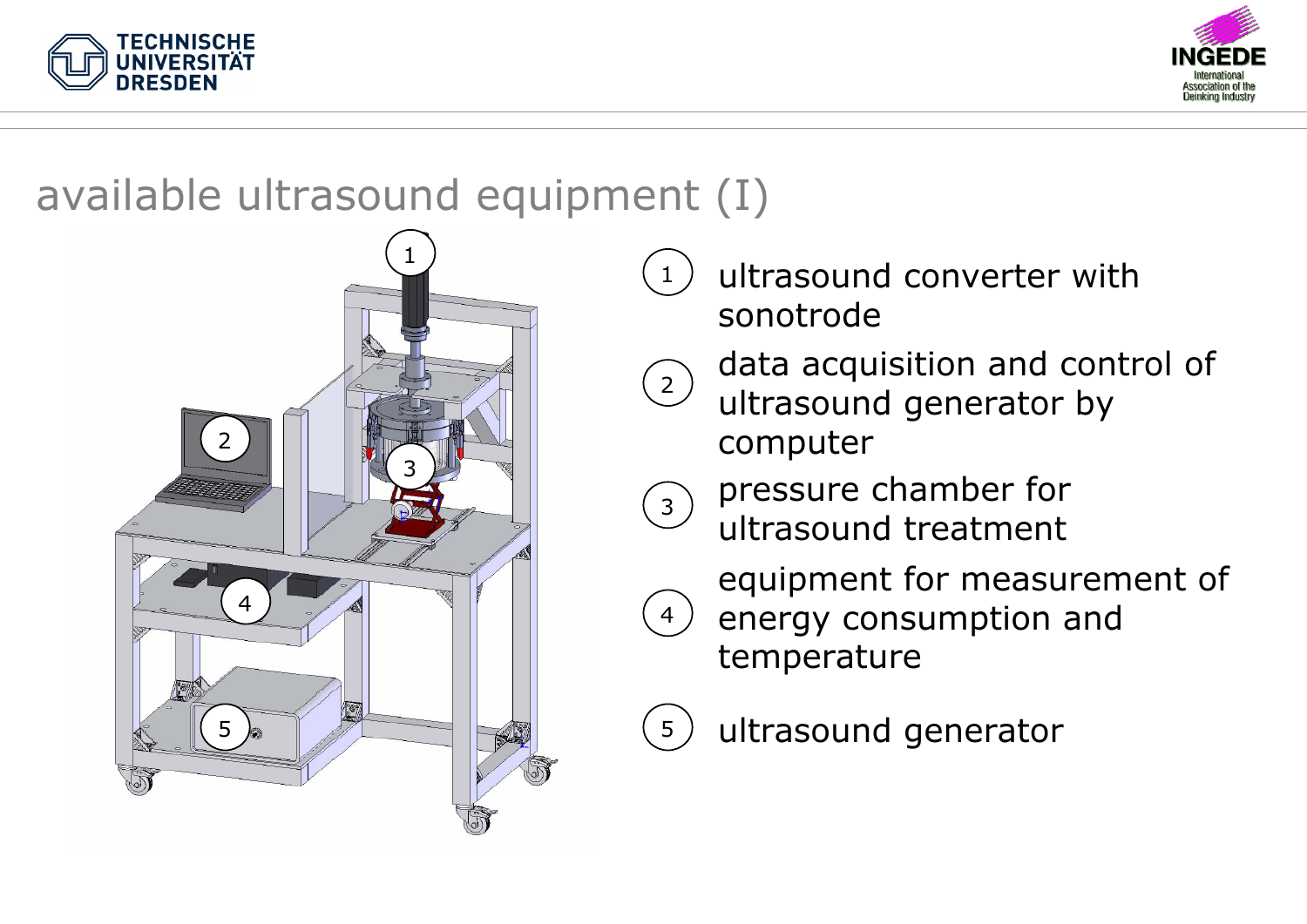



# available ultrasound equipment (II)



- $\left( \mathbf{2}\right)$  removable lid of the pressure chamber**11**) ultrasound booster and sonotrode
- $\binom{3}{}$
- test sample (fibre suspension in beaker 400 ml)



snapped closing of the lid



 pressure chamber with glass casing (d=150 mm. h=150 mm.  $V=2.5$  l)



 spacer for adjustment of distance between sonotrodeand bottom of beaker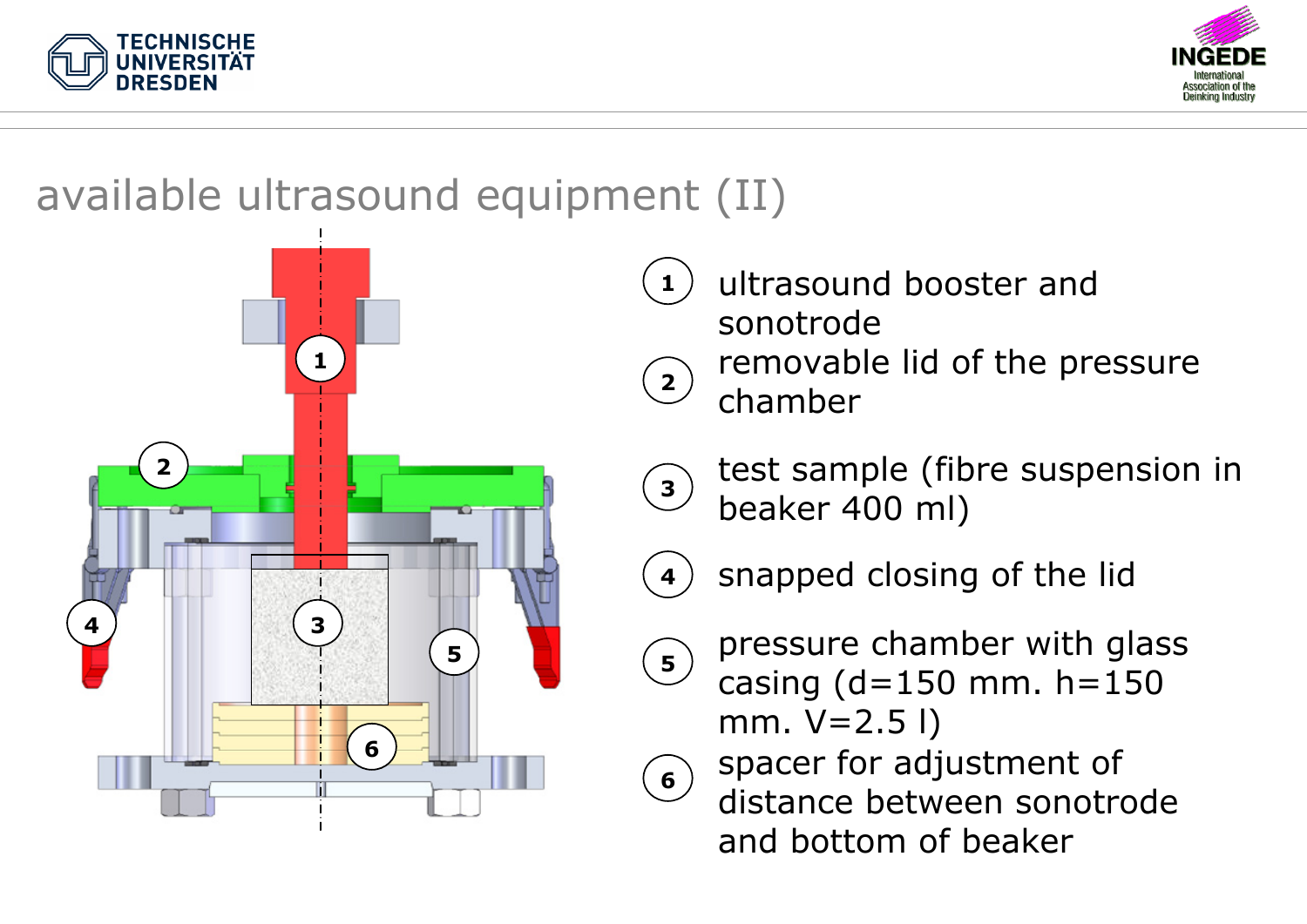



experimental design (I)

- •samples from laser printed copy paper
- •experimental procedure on the basis of INGEDE Method 11
- •US treatment before ink removal at 20 kHz, piezoelectric
- $\bullet$ ink removal through washing instead of flotation
- •use of PTS washing cell (5 min washing)
- •use of dispersing agent (polysalt) instead of fatty acid
- •additional trials without any deinking chemicals
- • evaluation of handsheets (42,6 g/m²)
	- –brightness (457 nm)
	- –reflection factor (700 nm)
	- –optical investigation (DOMAS dirt specs, particle size range)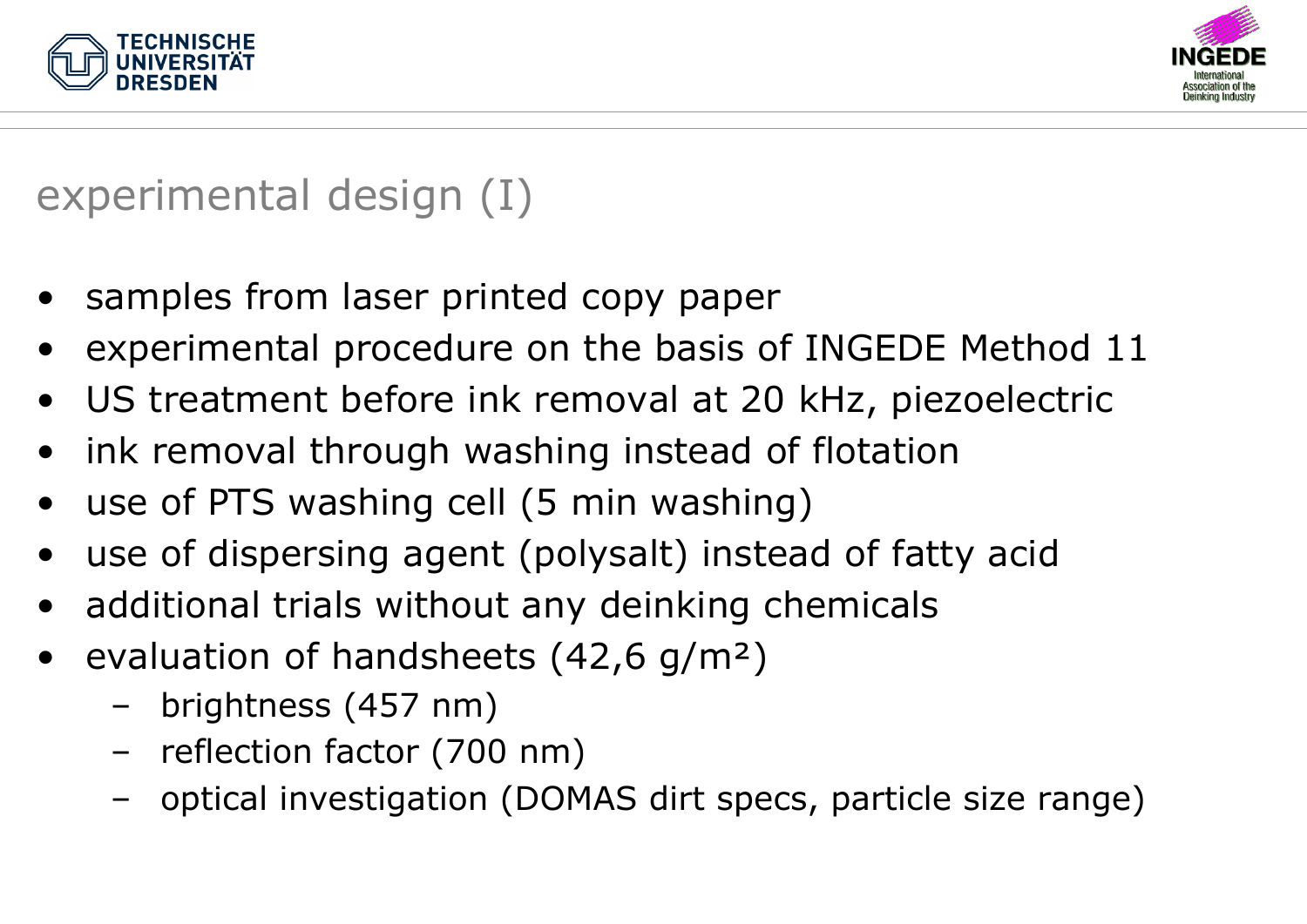



# experimental design (II)

•process parameters varied

|                |                         |                                        | overpressure |                           | consistency    |                |
|----------------|-------------------------|----------------------------------------|--------------|---------------------------|----------------|----------------|
| trial          | ultrasound<br>treatment | deinking<br>$ $ chemicals <sup>1</sup> | 0 bar        | 3 bar                     | $1\frac{9}{6}$ | $2\frac{9}{6}$ |
| V <sub>1</sub> |                         | X                                      | X            |                           |                |                |
| V <sub>2</sub> | X                       | X                                      | X            |                           | X              |                |
| V <sub>3</sub> | X                       | X                                      |              | X                         | X              |                |
| V <sub>4</sub> | X                       | X                                      |              | X                         |                | X              |
| V <sub>5</sub> | X                       |                                        |              | $\boldsymbol{\mathsf{X}}$ |                | X              |

10.6 % NaOH (100%), 1.8% Sodium silicate (1.4-1.4 g/cm<sup>3</sup>), 0.7% H 2O 2 (100%), 0.8% Polysalt (50%)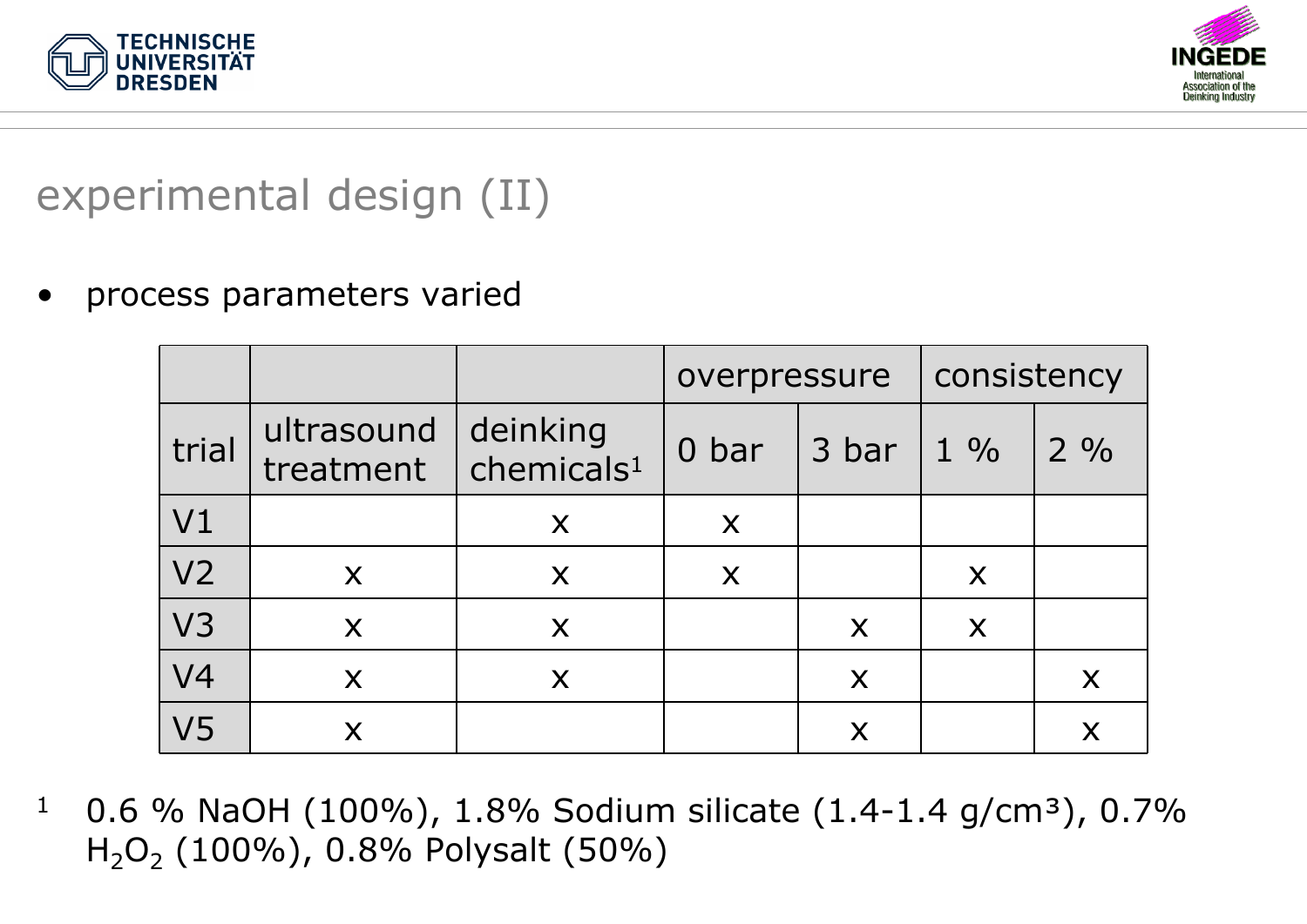



## results: brightness after washing (I)

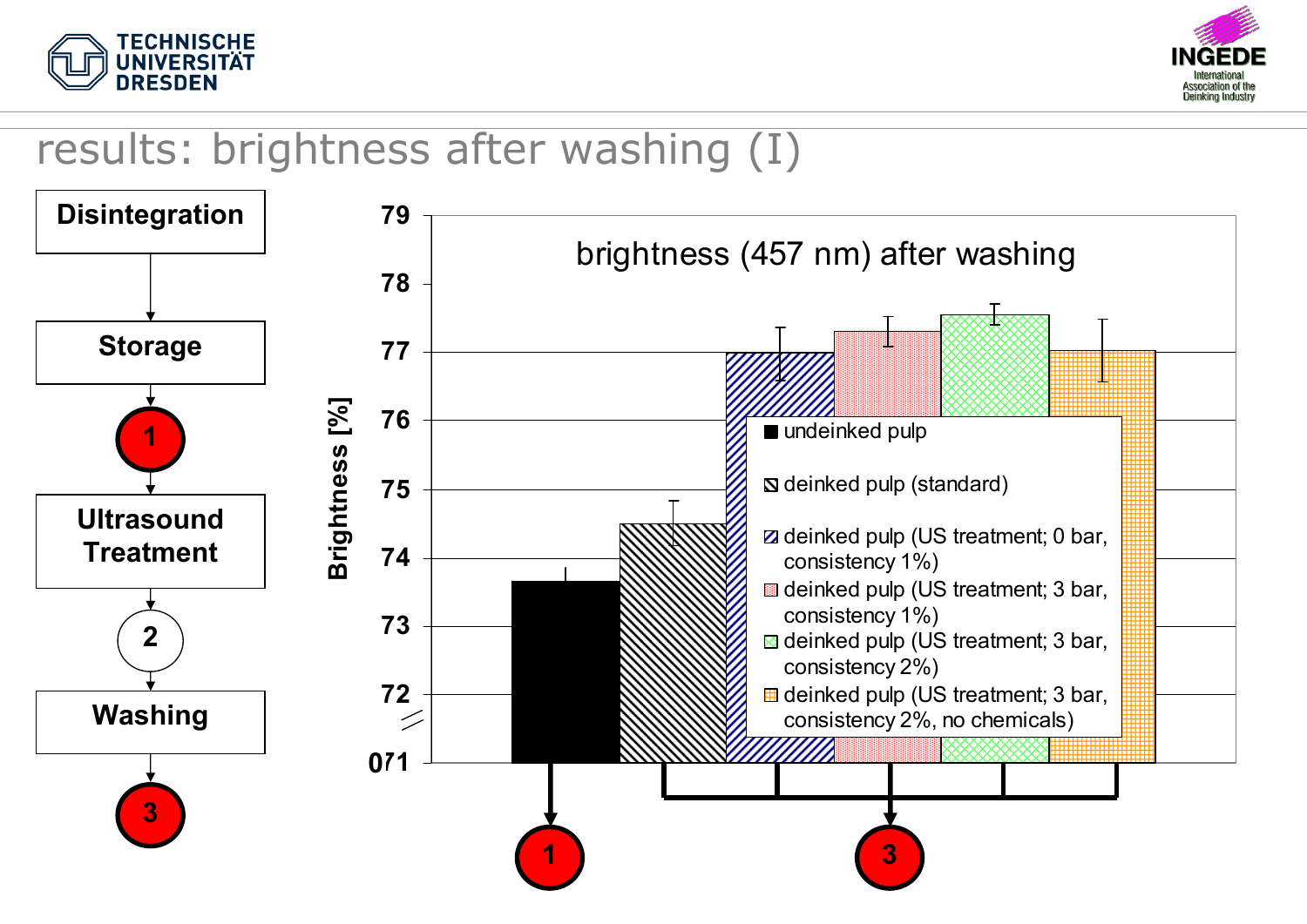



# results: brightness after washing (II)

- • up to 3 %-points higher brightness levels for all US-treated samples due to
	- – improved detachment of ink particles from laser printed paper by ultrasound treatment
- • slight improvement of brightness at higher pressure due to
	- –an intensified generation of cavitation bubbles close to the fibres
	- –improved ink detachment
- •similar brightness level in the absence of deinking chemicals
- • no decrease in brightness at higher consistency of 2 %
	- –comparable detachment of ink particles from laser printed paper
	- –reduction of specific energy consumption of ultrasound treatment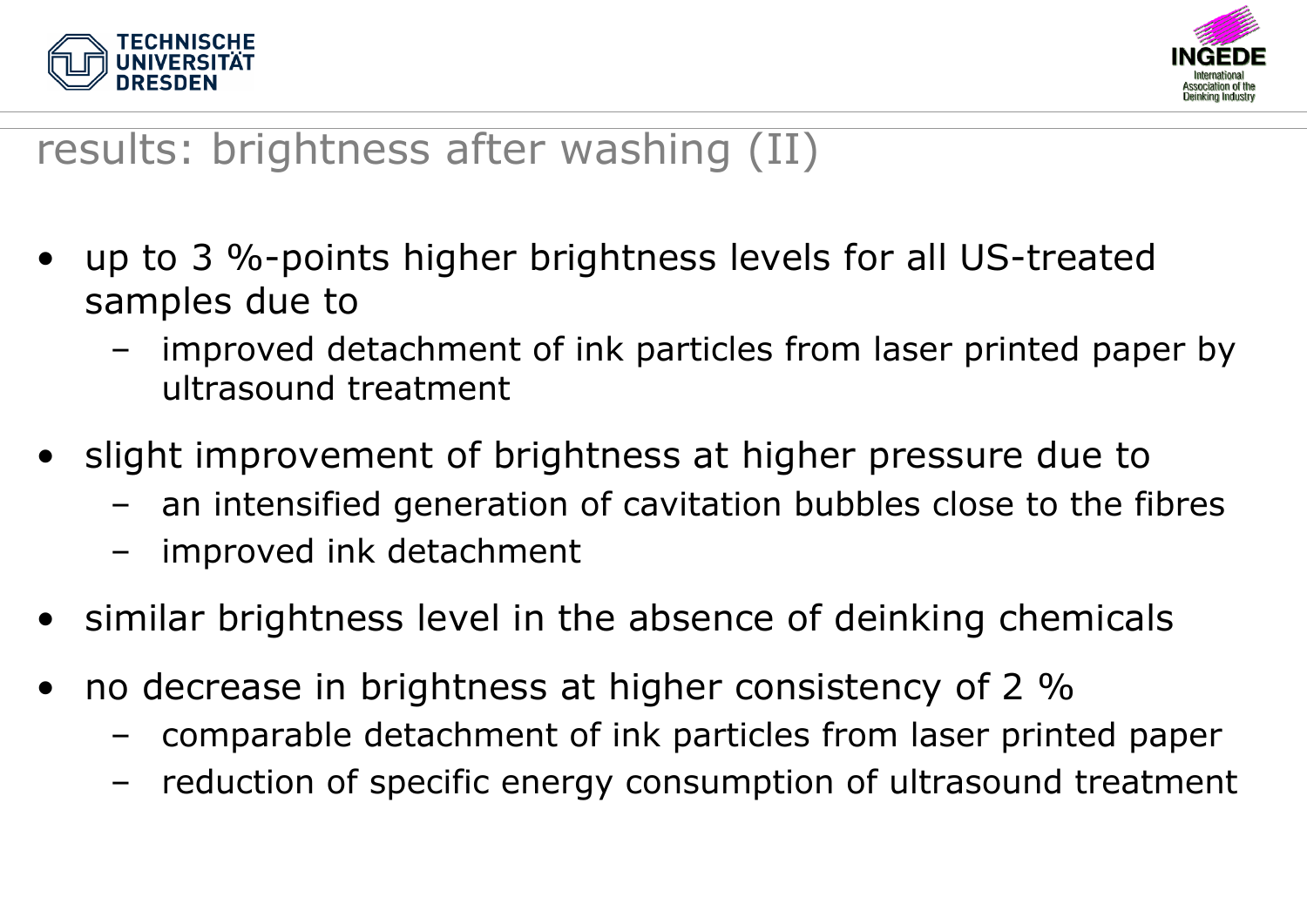



## results: Ink elimination after washing

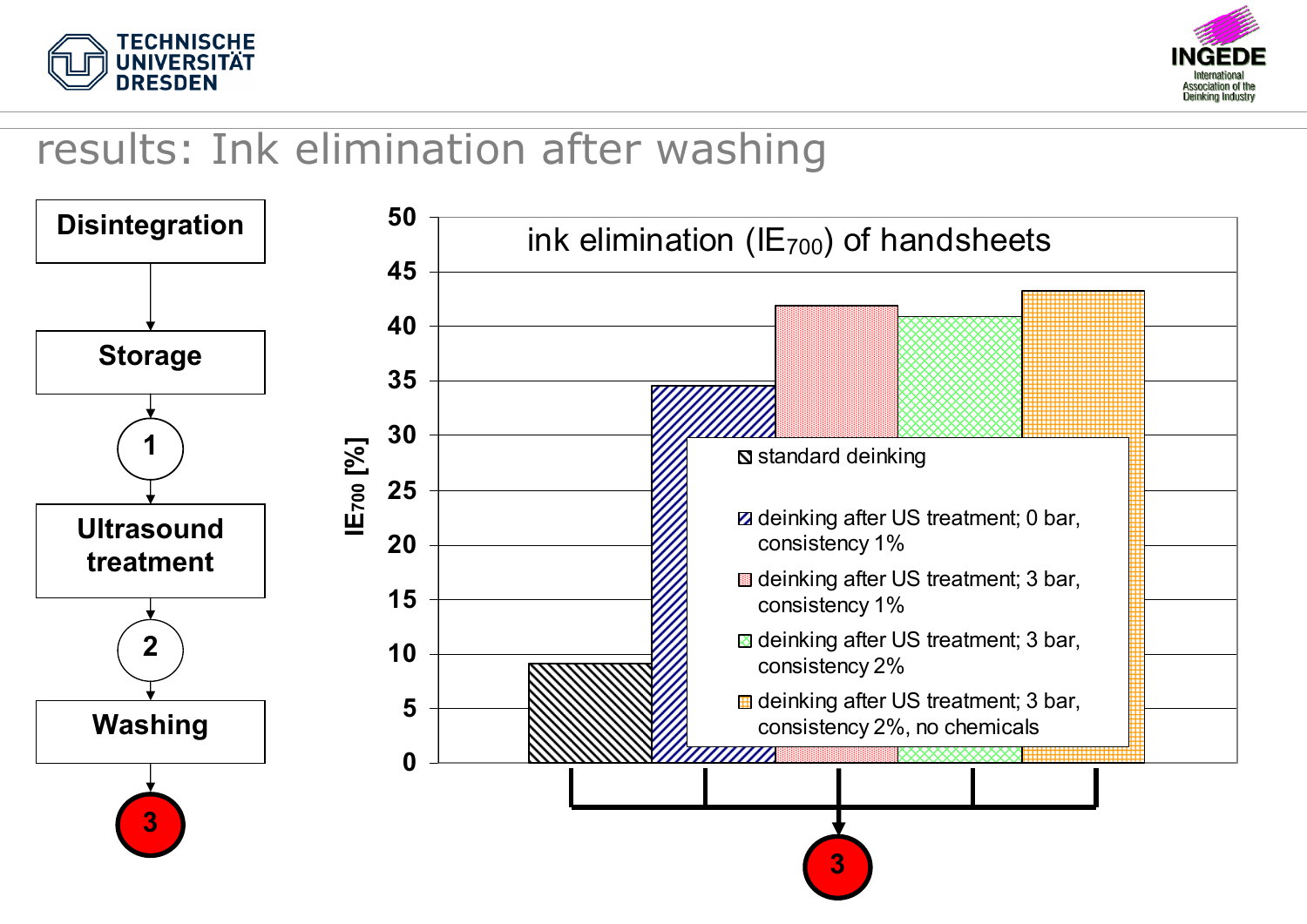



## results: particle area after US treatment

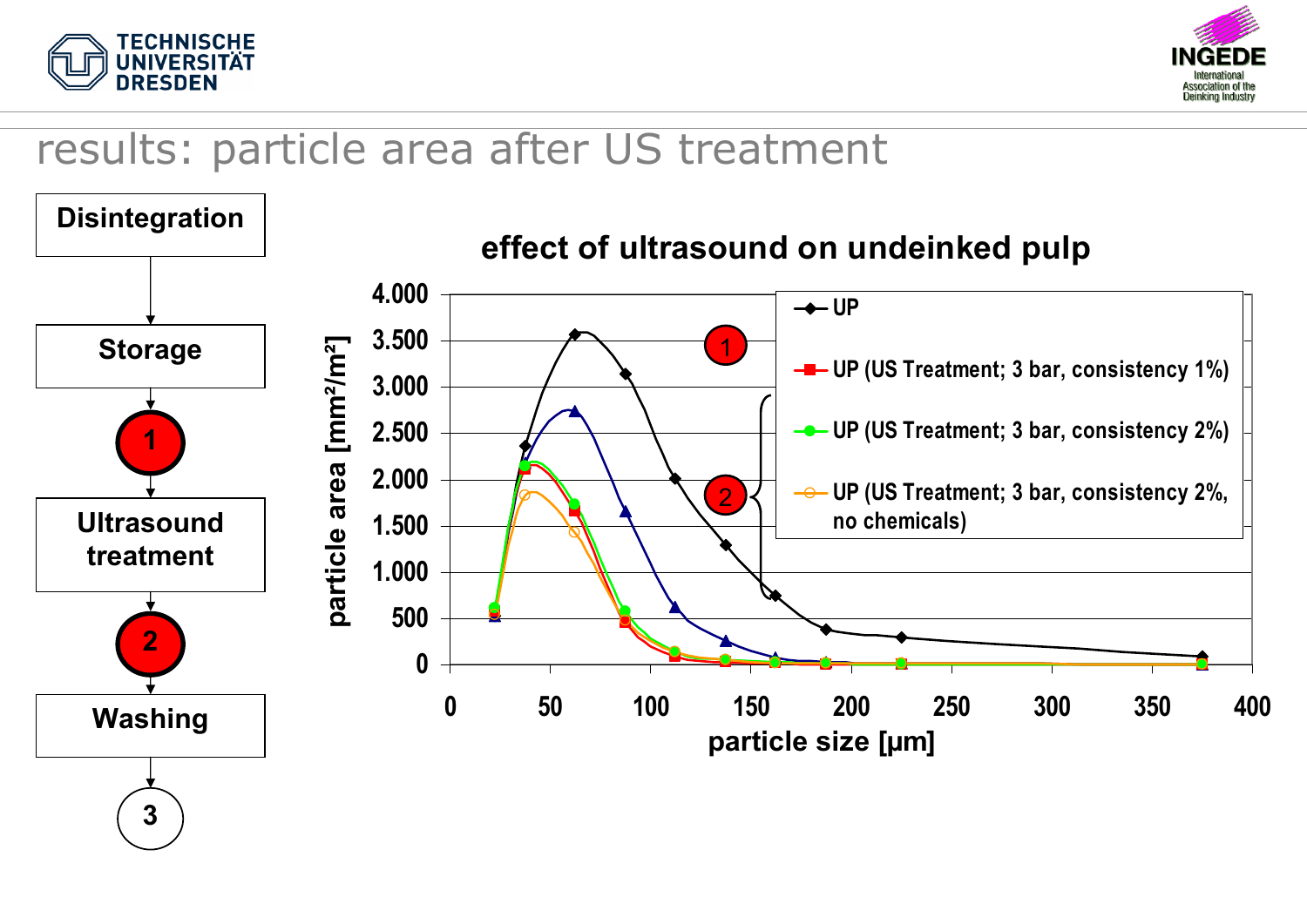



## results: particle area after washing

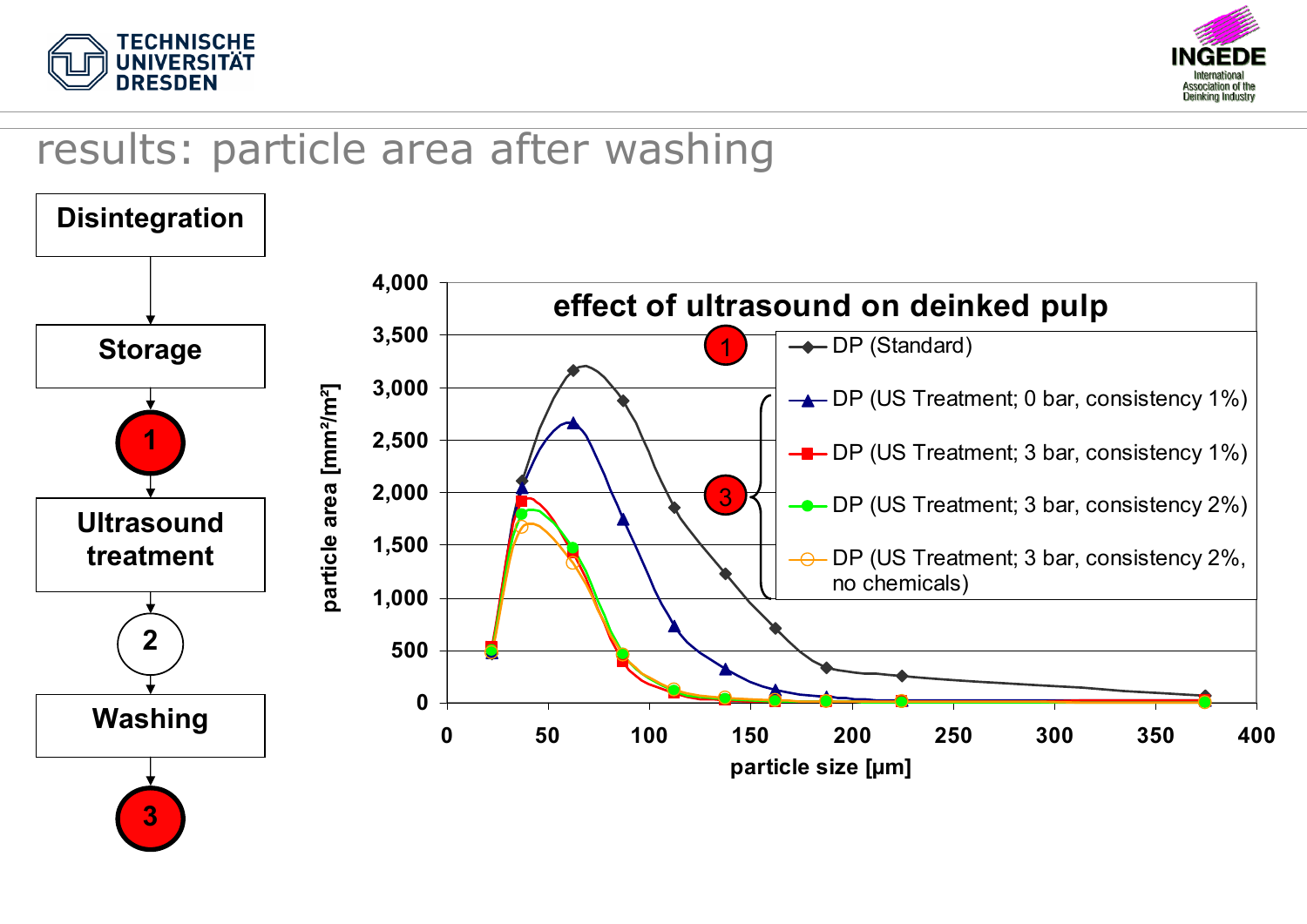



# summary of laboratory results (I)

- reduction of particle size (area) for all US treated samples but slight increase in particle area in the lower particle size range due to additional break-up of ink particles and break-up of larger particles by ultrasound treatment
- additional decrease of particle area at higher pressure level
- • intensified generation of cavitation bubbles close to fibres improves particle break-up
- $\bullet$ comparable reduction of particle area without deinking chemicals
- •effect of ultrasound independent from chemicals
- •increased brightness for US treated laser printed samples
- •comparable brightness levels with and without use of chemicals
- •comparable brightness levels at consistencies of 1% and 2%
- •further reduction of particle area at higher pressure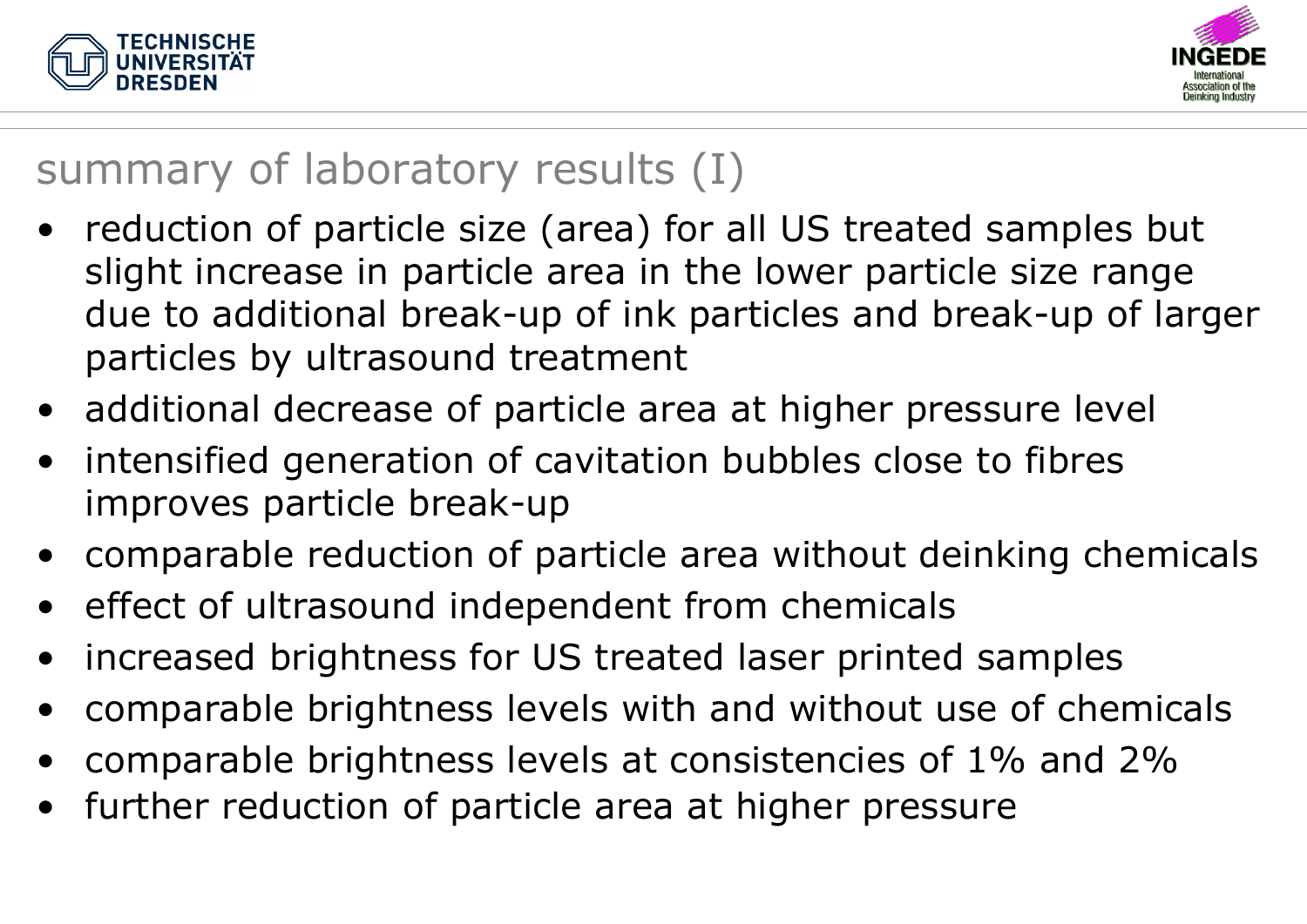



#### conclusions from laboratory trials

- US has the potential to improve the detachment of ink particles from laser printed samples (cross-linked printing ink)
- US treatment leads to an improved break-up of ink particles from laser printed samples
- with US both the detachment and the breakup of ink particles from laser printed samples is possible without the help of deinking chemicals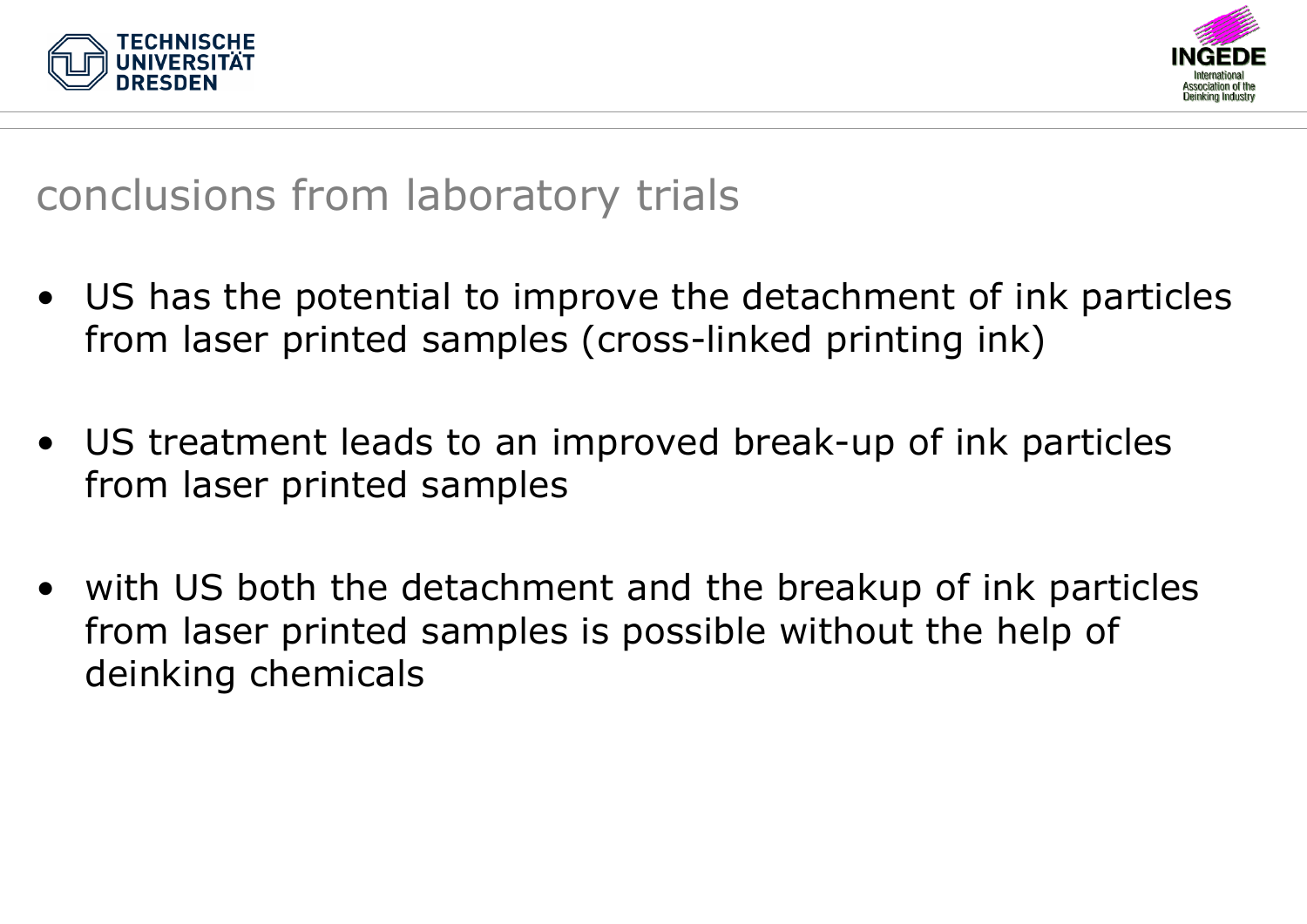



## open questions

- • How high would the specific energy consumption be in an industrial application?
- • Is it possible to reach equally promising results with standard deinking grades in standard flotation processes
	- – at reduced ultrasound amplitudes in order to decrease energy consumption and material erosion,
	- – at increased consistencies in order to decrease specific energy consumption,
	- – at higher overpressure in the reaction chamber with an improved experimental design to increase energy transfer into the medium to be treated(increase of ink detachment and break-up),
	- – at reduced treatment times to decrease energy consumption and to allow for continuous treatment,
- Whitch results are achievable with other cross-linked printing inks (UV-cured inks, liquid toner)?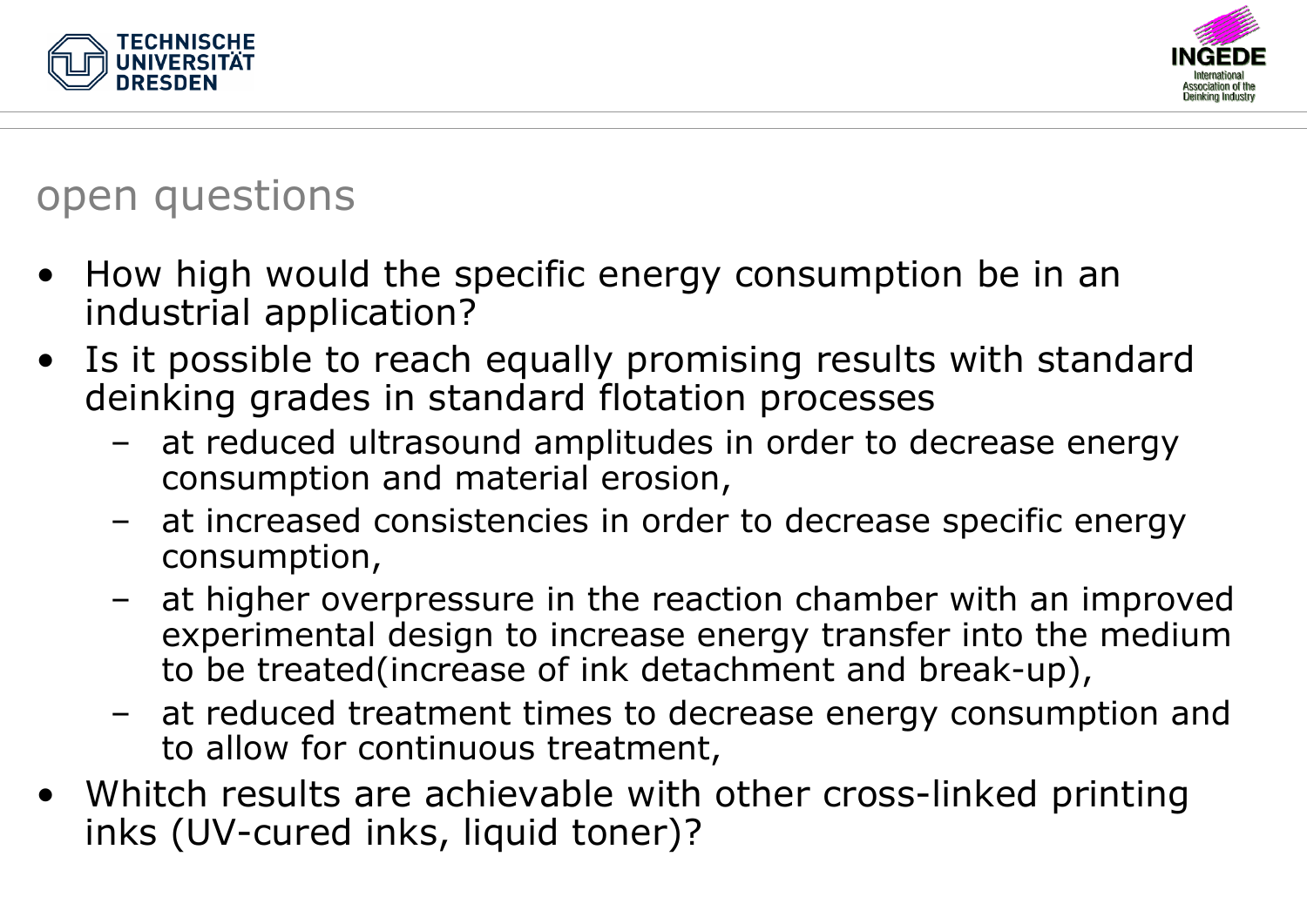



#### open questions

- • How does the ratio of the diameters of sonotrode and beaker (d/D ratio) affect the results?
- Can the results be further improved by an optimised experimental design which allows the generation of a stationary wave in the treated suspension?
- How can the material erosion of the sonotrode be reduced?
- What results will be achieved at US frequencies others than those studied in the past (including the combination of two or more ultrasound sources)?
- $\bullet$  Is it possible to reach comparable results with continuous treatment?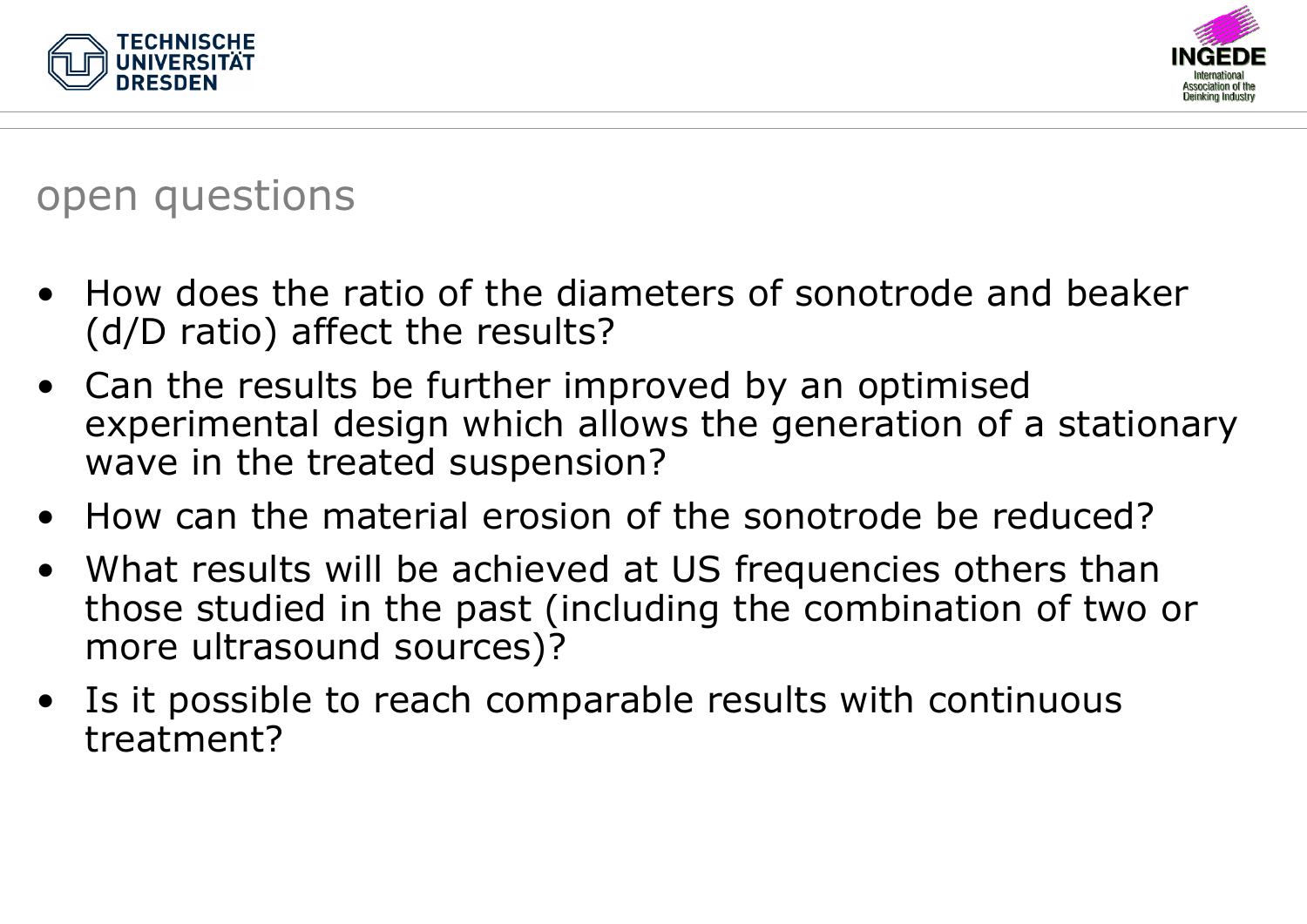



future prospects

 $\bullet$  Installation of a new test rig for continuous operation in Q1/2009

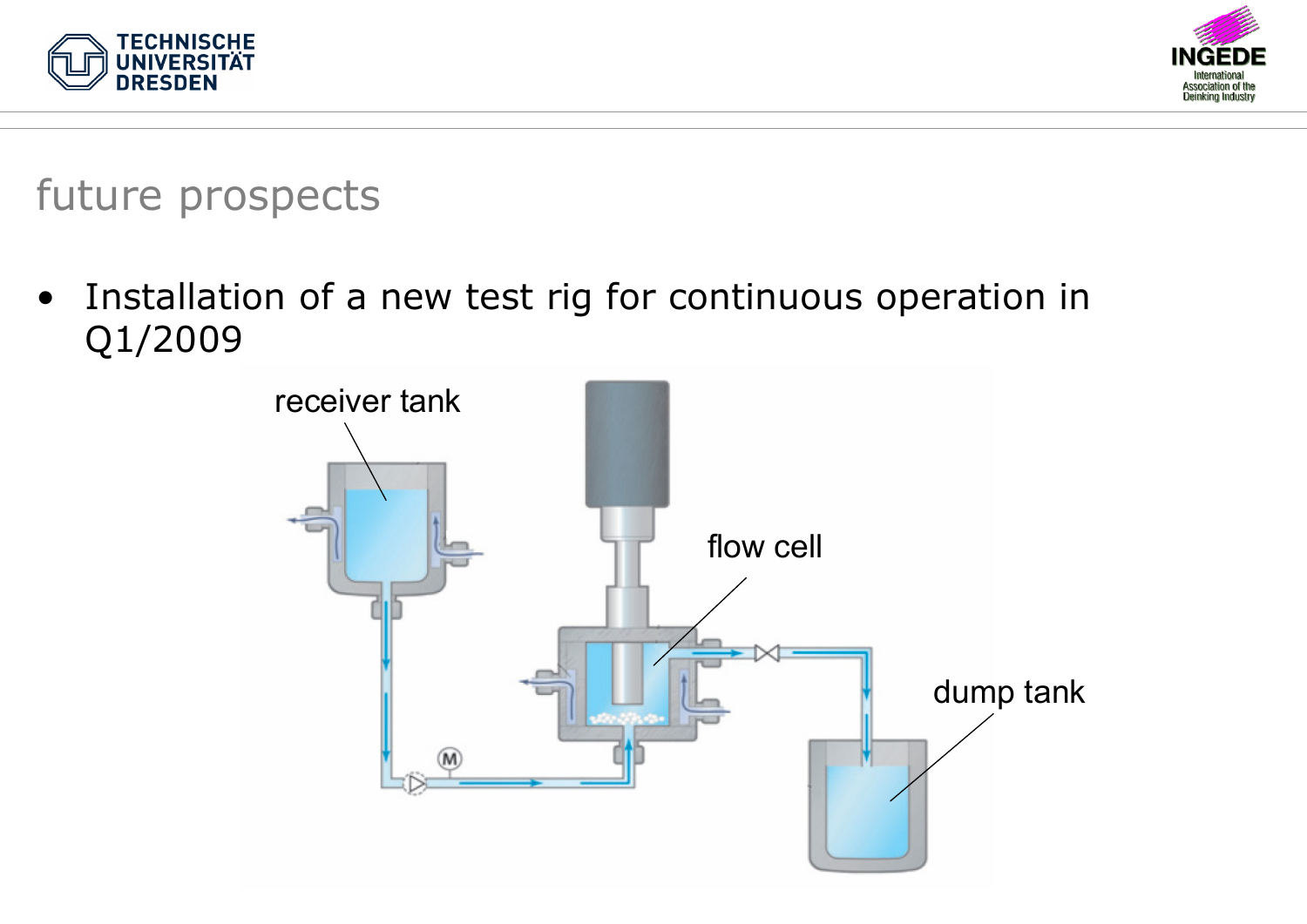



#### future prospects

 $\bullet$  start of a new project in 2009 to improve fibre properties by ultrasound treatment